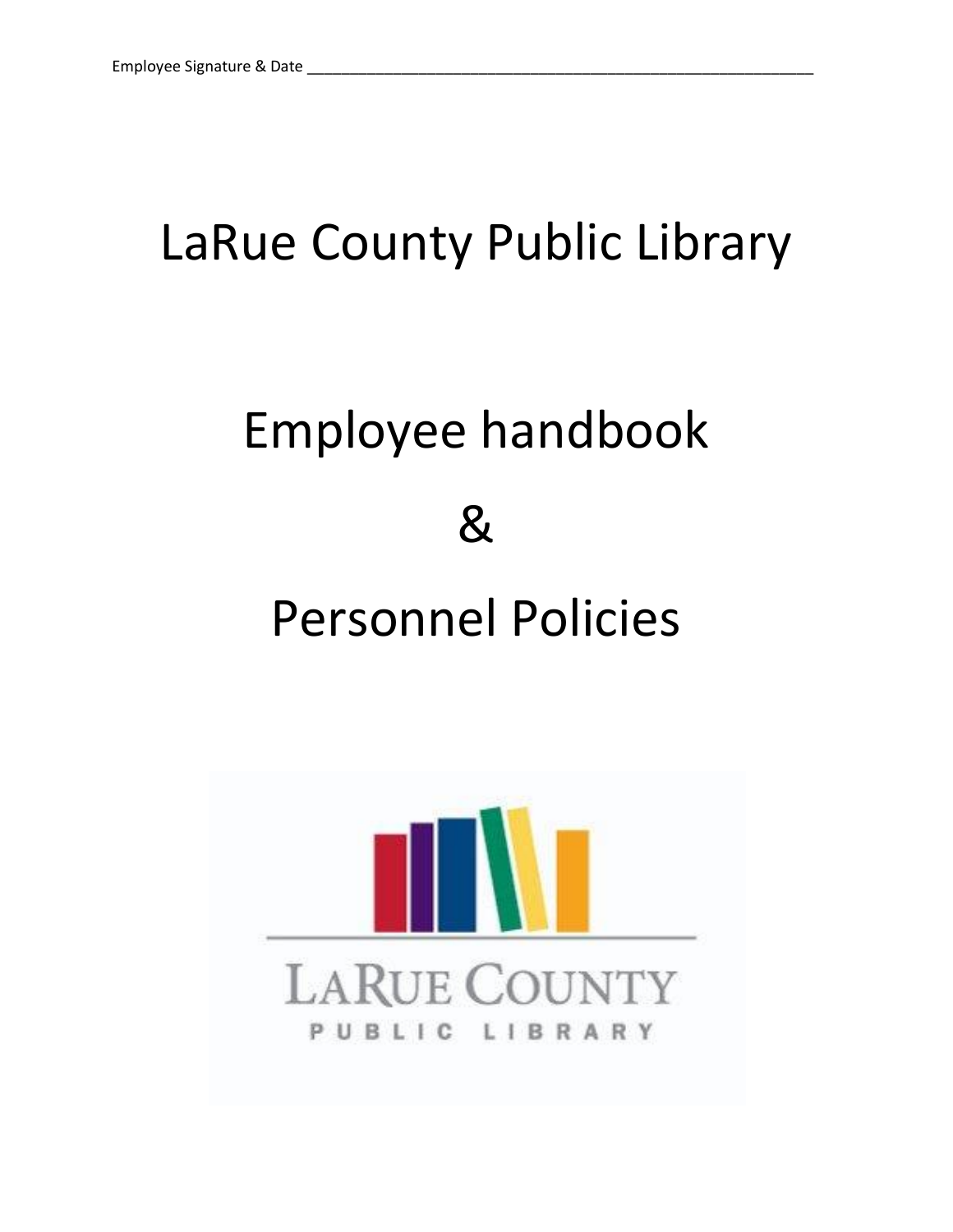# LaRue County Public Library Employee Handbook

#### **Purpose of Employee Handbook**

The purpose of the handbook is to provide a general introduction to your responsibilities and benefits as an employee of the LaRue County Public Library. If questions arise concerning personnel policies, do not hesitate to ask the director.

As an employee of a public library staff, you are entering a field with years of heritage. Indeed, without libraries there would be no record of the past. Without the resources and information the library offers, humanity's progress into the future would be hampered. The library plays an important role in society.

The public library is one of the few institutions that serve everyone. It charges no admission. Anyone who needs information may come here. Everyone who enters the library does so in the hope of finding help. Whether they return depends on whether they find it. That is your role, to provide that help.

#### **Philosophy of the Library**

The LaRue County Public Library provides, on equal terms, free service to all individuals and groups in the community. It accepts as its basic objectives the provision and servicing of expertly selected materials which aid the individual in the pursuit of education, information, or research, and in the creative use of leisure time. Since financial limitations generally prevent equal emphasis on all aspects of these objectives, the library recognizes that its major concerns must be positive contributions toward the development of the individual as a citizen and the removal of ignorance, intolerance, and indifference.

The library recognizing its responsibility to develop adult citizens, for whom the use of books and other media of communication is a necessary and natural part of intelligent living, provides special services aimed at children. It seeks to direct and stimulate young readers by making available expertly selected collections and skilled individual and group guidance.

In provision of special services for children, the library strives to guide the child toward a love of reading and an awareness of books as a means of satisfying mental, emotional, and activity interests. To integrate this program, the library works closely with parents, schools, and other educational agencies, as well as with the children themselves.

As a popular materials center library, the library meets its objective of providing recreational material and encourages such use of leisure time as well as promotes personal development and social well-being. The library tends increasingly to leave to commercial agencies the provision of trivial, purely ephemeral materials.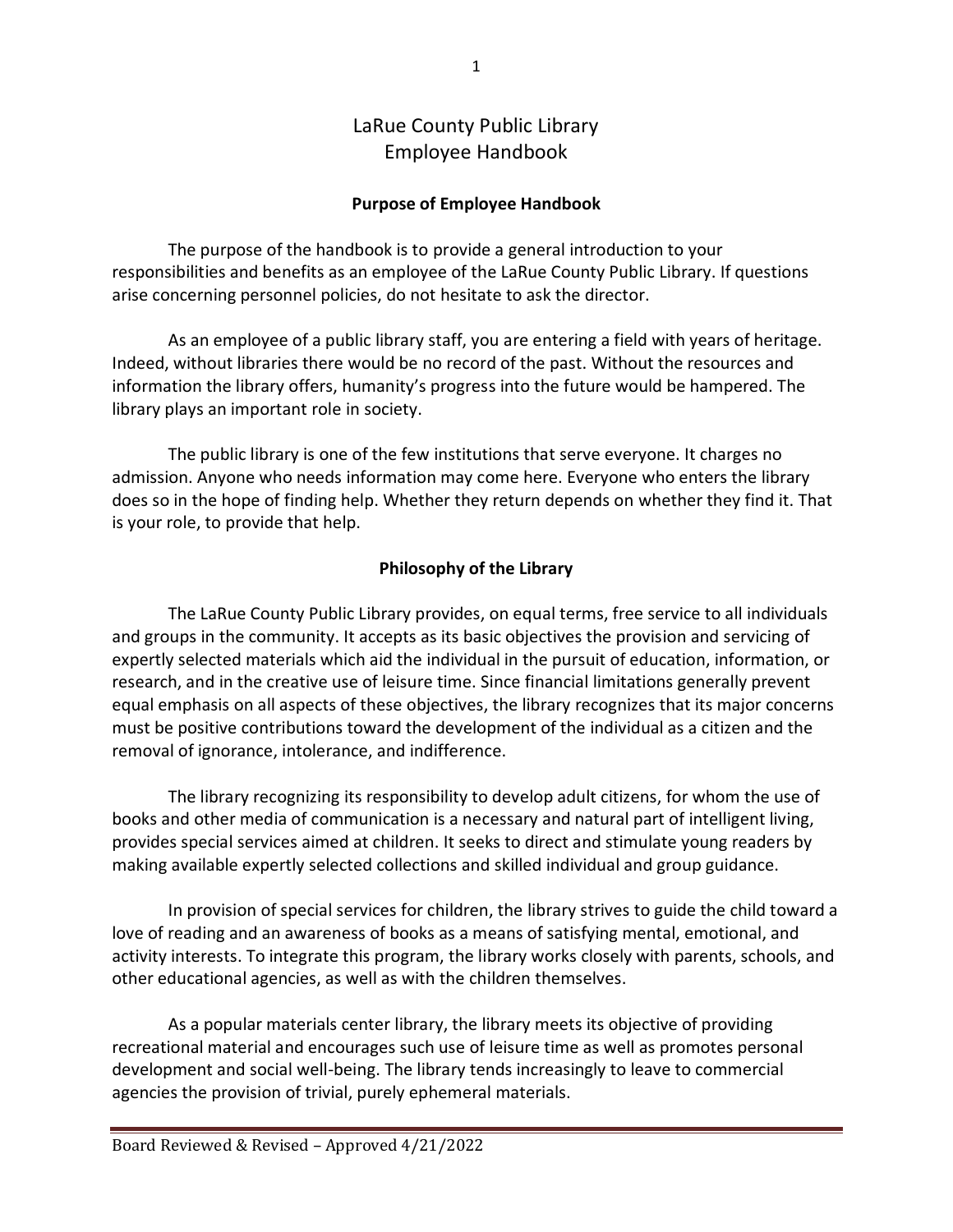As a tax supported institution, all activities of the library are motivated by the idea of public service. The library is a part of local government, and its management must be cognizant of the principles generally accepted and enforced in good public administration. Paramount in the employee's mind should be the idea that they are a public employee and that the activities of the institution in a carrying out its objectives are of first concern. Employees, as well as the trustees and library director, take an active part in community affairs and work consistently toward making the library an integral part of constructive community activities.

Public criticism of the library and of administrative policies is avoided by all library employees. Library service is rendered on a strictly impartial basis to all individuals and groups in the community.

# **Financial Support of the Library**

The library is supported mainly by local taxation. The taxes are collected by the sheriff's office as part of the property tax and the county court clerk's office for property tax on automobiles and boats. The library also receives income from the state in the form of state aid and other grants. Other sources of income include gifts, desk receipts, and money from charges for use of some library equipment such as the copier and fax machines.

# **Organizational Structure**

The LaRue County Public Library District, which serves LaRue County, was established in 1969. It was incorporated under the laws of the Commonwealth of Kentucky.

The library is governed by a five member board of trustees. These members serve four years terms. When a member's term expires, the current board selects two people whom they feel have the best interest of the library in mind and those two names are submitted to the Kentucky Department for Libraries and Archives. KDLA sends those names to the local county judge executive who chooses, with the approval of the fiscal court, one of the two to serve. The trustees serve without remuneration of any kind.

Legal responsibility is vested in the board, which is the policy forming body of the institution. As stated in its bylaws, the board's responsibilities include selection and appointment of the director, promotion of library interests, securing adequate funds for a progressive, expanding program, and control of library funds, property, and equipment. Subject to existing statutes and ordinance, it has the power to determine the rules and regulations governing library service and personnel.

Regular meetings of the board are held on the third Thursday of each month at 4:30 p.m. at the library. These meetings are open to the public.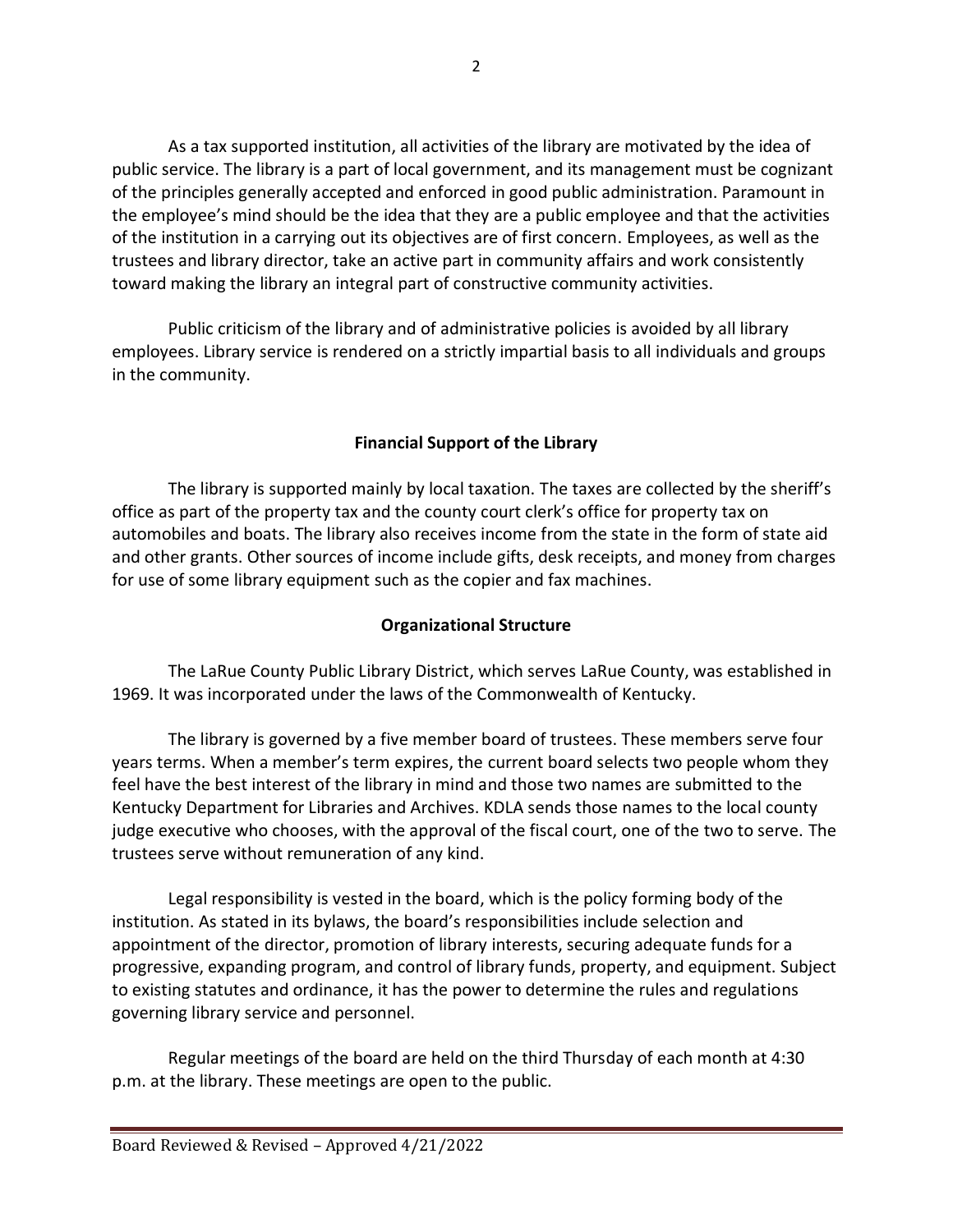#### **Certification Requirement**

The LaRue County Public Library, along with the State Board for the Certification of Librarians, is committed to the principle that the most important element of a library is a well informed and educated staff. As public library service has become more sophisticated through the years, the requirements for certification have also evolved. The regulations developed by the board are intended to provide direction for the initial and continuing education needed by library personnel in order to assure the delivery of competent, quality service of library users in Kentucky.

According to 725 KAR 2:060, the following rules and regulations govern certification requirements for public library employees. A full-time or part-time library director serving a population of 15,000 or less shall hold or obtain at least the Professional III or IV certificate. A full-time or part-time library director serving population of more than 15,000 shall hold or obtain the Professional I or II certificate. A full-time or part-time assistant director, department head, or bookmobile librarian, as determined by the library director or designee, shall hold or obtain at least the Paraprofessional I certificate. Any other full-time position providing library services, as determined by the library director or designee using the Approved Guidelines for Determination of Paraprofessional Level of Certification, shall hold or obtain the Paraprofessional II or Paraprofessional III certificate.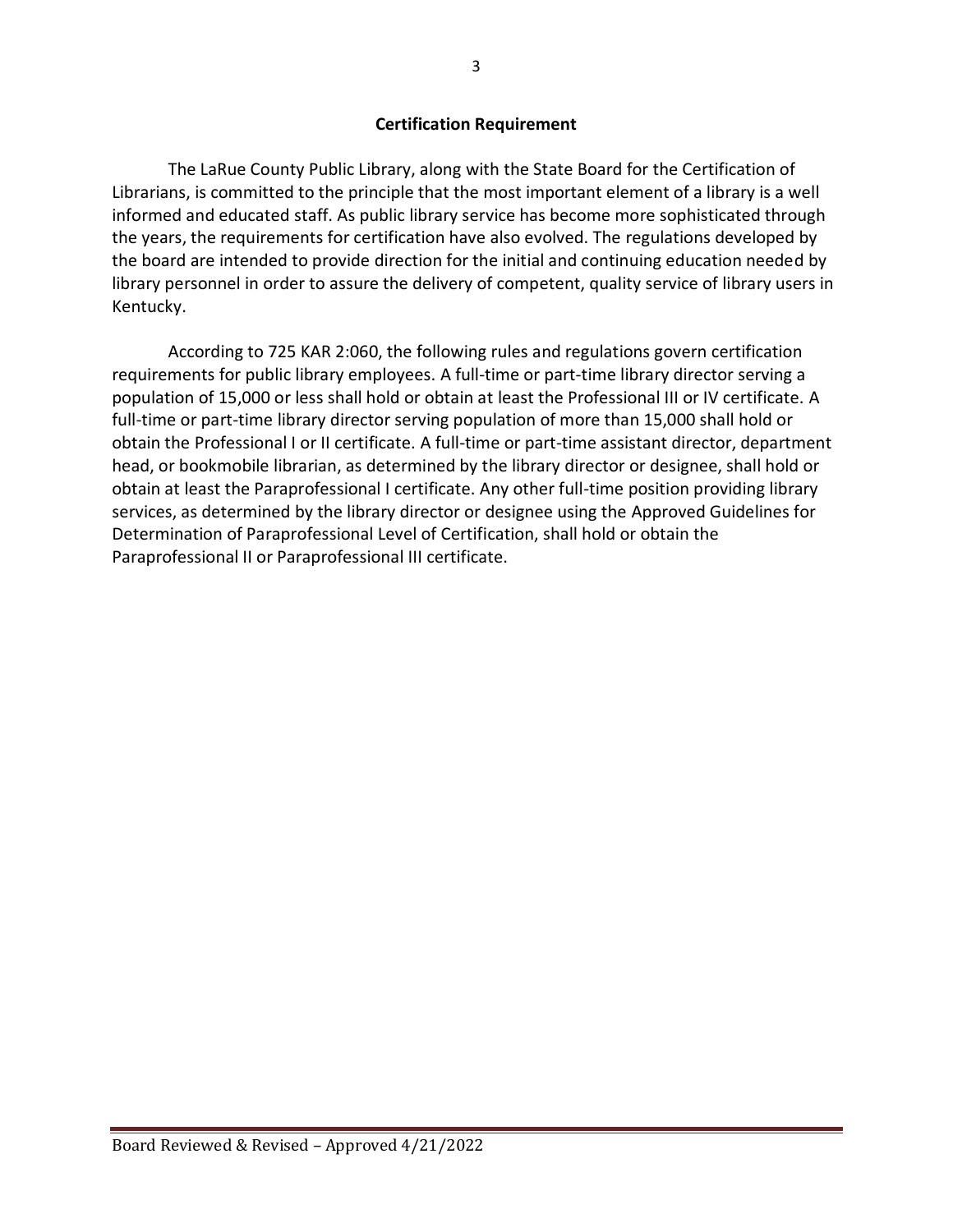#### **Job Description Director**

**Salary:** Full time – set by the board

**Job Summary:** Responsible for planning, organizing, directing, and implementing public library services of the library and bookmobile.

#### **Job Duties:**

- Prepares agenda for library board meetings and makes reports of library operation to the board.
- Recommends policies and management objectives to the library board.
- Prepares annual budget and operates the library in a sound fiscal policy.
- Responsible for staff appointment and promotions.
- Supervises, trains, and evaluates staff.
- Serves as administrator of library operations.
- Attends professional conferences and workshops to meet certification requirements and enhance job skills.
- Provides and coordinates training for library staff.
- Reads professional literature and shares with staff.
- Develops long range plans.
- Prepares annual reports and other statistical information.
- Maintains financial records.
- Selects library materials for the use and needs of library patrons.
- Maintains library records.
- Oversees maintenance of library and its equipment including computers and integrated system.
- Publicizes library services and programs.
- Plans library services and works closely with all programmers.
- Answers reference questions and performs reader advisory services.
- Performs general library duties.

#### **Job Requirements:**

**Hours** 

Must be able to work days, nights and Saturdays.

Education/Experience

- Professional III or IV Certificate within 5 years (If LaRue County's population exceeds more than 15,000 a Professional I or II Certificate may be required)
	- o Must be able to meet and maintain Kentucky Department for Libraries and Archives (KDLA) Professional Certification requirements. Minimum requirements for certification for LaRue County currently include: **Bachelor's Degree – at the employees on expense,** with at least nine (9) graduate or undergraduate college credit hours in library science and six (6) graduate or undergraduate college credit hours in a job-related field of study; OR master's degree with six (6) graduate or undergraduate college credit hours in library science and three (3) graduate or undergraduate college credit hours in a jobrelated field of study. Candidates who can meet these requirements within the first five years of employment will also be considered.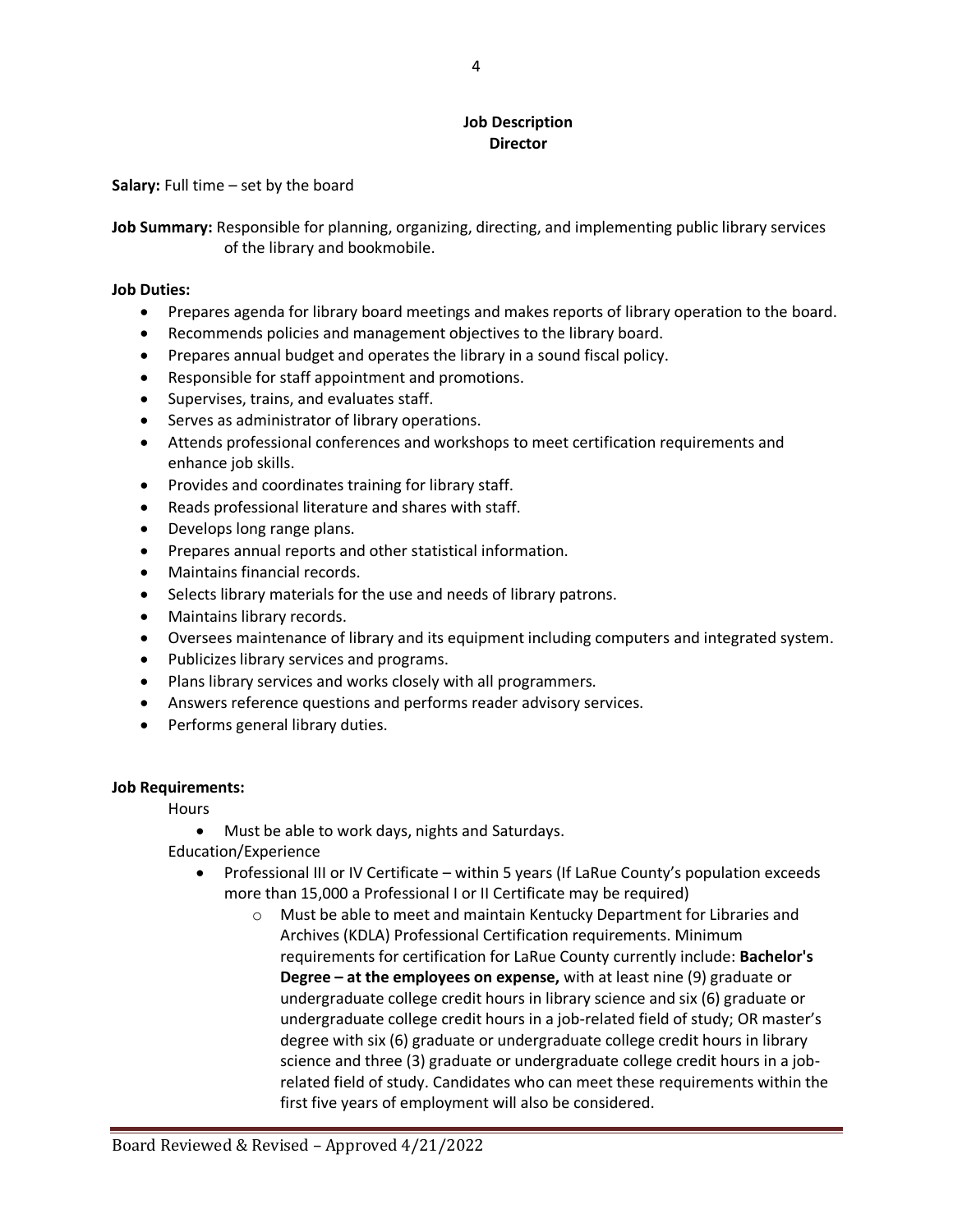- Public Library experience preferred knowledge of library practices
- Supervisor staff management experience
- Great Customer Service and computer skills

Skills/Characteristics

- Ability to speak and write effectively
- Ability to understand and follow library policies
- Computer skills
- Ability to operate office & library equipment, and other technology devices.
- Ability to supervise and work with others
- Ability to plan, organize, and coordinate work of library staff
- Ability to catalog and classify material
- Ability to keep accurate financial records.
- Ability to work with the public
- Time & Task Management Skills

Physical Demands

- Walking to assist patrons and staff
- Reaching above the head to secure books
- Bending, kneeling, or crouching to lower shelves
- Sitting, standing, stooping
- Lifting and carrying 10-15 pounds of books and material
- Visual acuity to see books on shelves and vertical file material
- Handling books and materials
- Fingering for cards and computer keys
- Pushing/pulling book cart weighing up to 50 pounds
- Talking
- Hearing
- Travel to professional meetings; occasional overnight stays

Working Environment

- Climate controlled environment
- Exposure to dust and mold
- Exposure to chemicals (cleaning, glue, solvent)
- Exposure to ink on printed page
- Exposure to noise

Work Devices

- Computer
- Telephone
- Copy machine
- Audio Equipment
- Projector
- Scanner
- Fax machine
- Calculator
- Microfilm reader
- Filing Cabinet
- Book carts
- Networked computers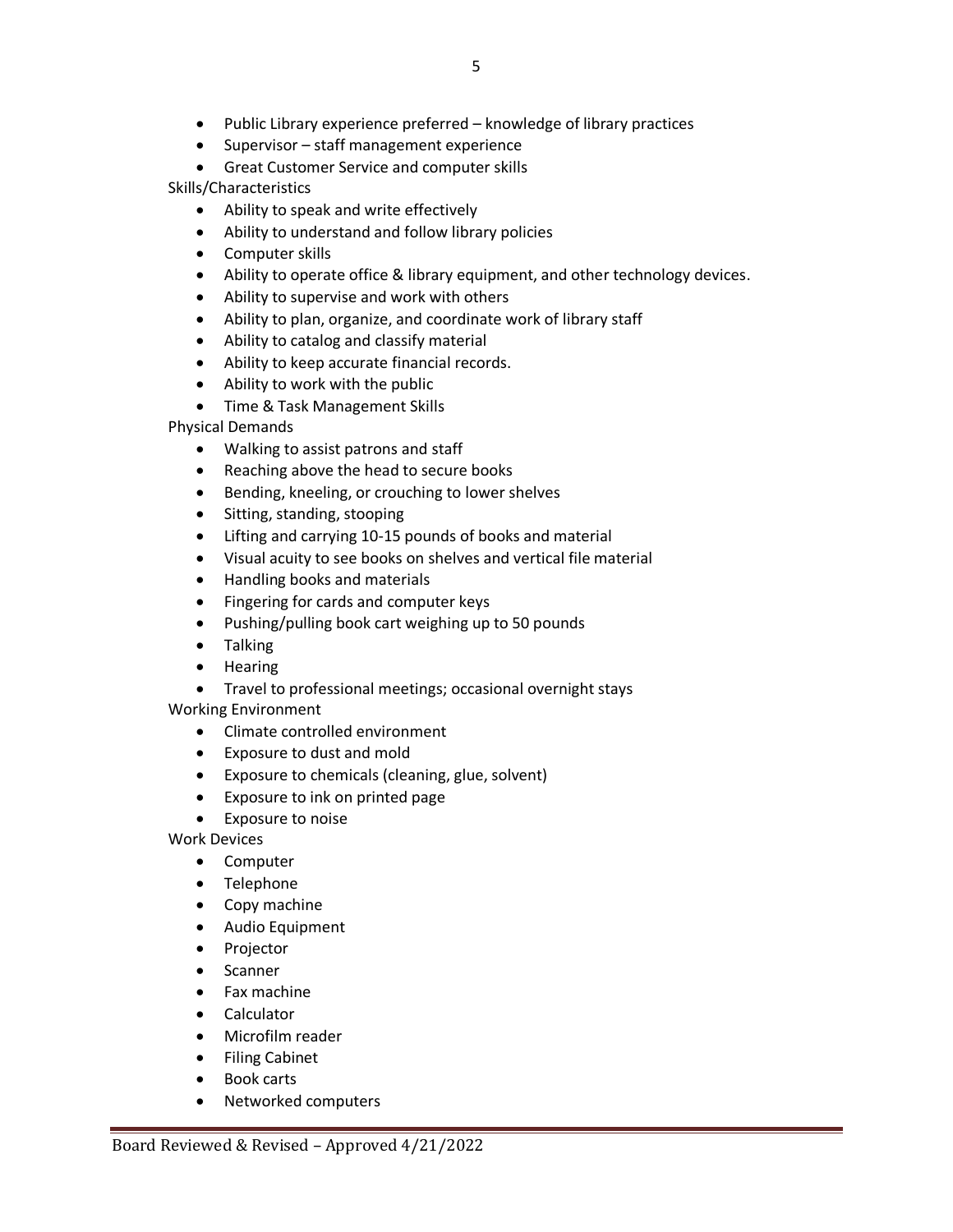Technology

 Technology is ever changing; all librarians will be required to continue to learn how to operate new devices, databases, etc.

**Note:** This job description does not necessarily reflect all aspects of the job function.

**Note:** Assistant Director will follow this job description as needed. Paraprofessional I Certification required.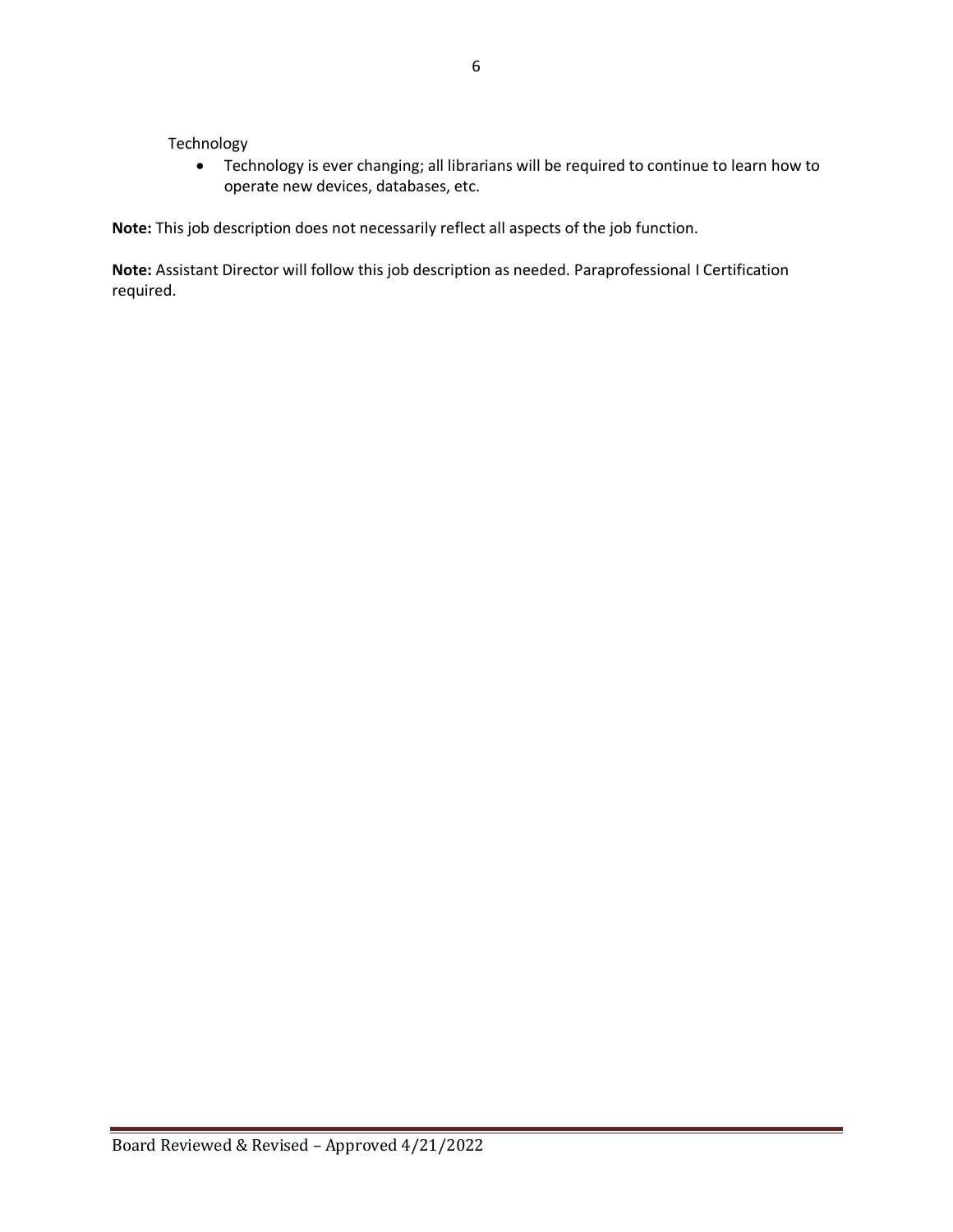#### **Job Description**

#### **Youth Services Librarian**

**Salary:** Set by Director according to budget

**Job Summary:** Provides great customer service, Coordinate and presents youth programs, performs public relations in the community for all youth programming to build public awareness of library services.

#### **Job Duties:**

- Carries out delegated responsibilities of the library.
- Plans and presents regularly scheduled in the library and outreach youth programs.
- Performs public relation functions for youth programs.
- Provides reader advisory and reference service for youth and their caregivers.
- Reads reviews of children and teen books.
- Creates displays and interest centers.
- Performs general library duties (listed in circulation clerk job description)
- Responsible for Children's Area and Learning Center (organization, circulation, availability of materials, reference information for youth and caregivers.)
- Purchases children and teen books, materials, and supplies needed.

#### **Job Requirement:**

**Hours** 

 Must be able to work days, nights and Saturdays. Nights and Saturdays are required because this will give the Youth Service Librarian an opportunity to serve the school age children after school hours.

Education/Experience

- High School Diploma or GED
- Paraprofessional I or II Certificate (within 5 years)
- Experience working with children/teen required
- Great Customer Service and computer skills

Skills/Characteristics

- Ability to work well with other staff members
- Ability to work well with children
- **•** Effective verbal and written communication skills
- Ability to promote youth library services
- Knowledge of and enthusiasm for youth books and materials
- Ability to plan, organize, and coordinate work
- Ability to learn general library skills
- Computer skills
- Ability to operate office & library equipment, and other technology devices.
- Ability to operate audio visual and office equipment
- Ability to make decisions
- Ability to maintain quality standards
- Ability to understand and follow library policies
- Ability to understand and follow verbal/written instructions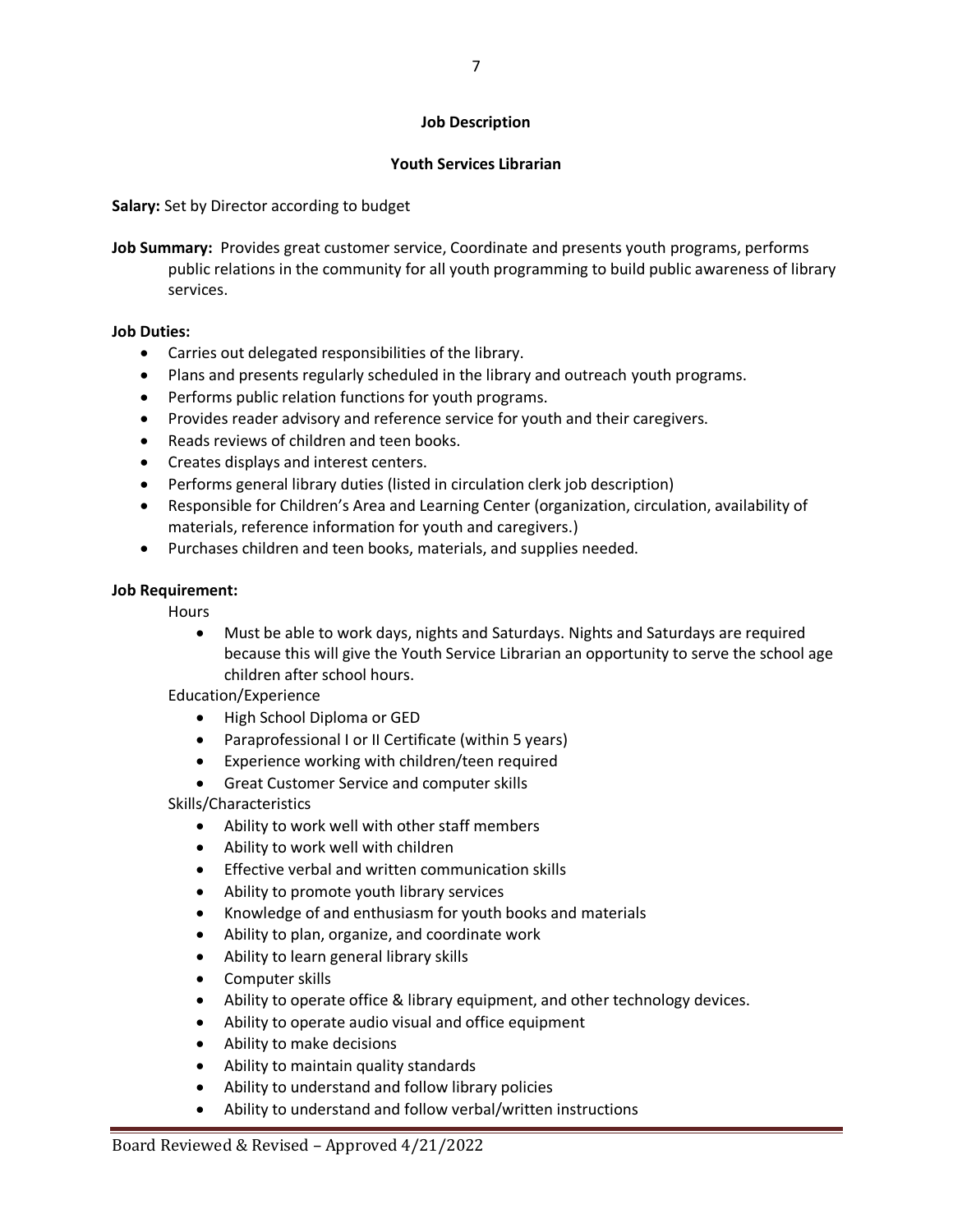- Ability to work independently
- Ability to work with teachers and community agencies
- Ability to work with the public
- Time & Task Management Skills
- Ability to budget & keep accurate records
- Organization skills
- Ability to create PR materials for the library
- Basic graphic design skills (canva, publisher, etc.)

Physical Demands

- Walking to assist patrons and staff
- Reaching above the head to secure books
- Bending, kneeling, or crouching to lower shelves
- Sitting, standing, stooping
- Lifting and carrying 10-15 pounds of books and material
- Visual acuity to see books on shelves and vertical file material
- Pushing/pulling book cart weighing up to 50 pounds
- Travel to professional meetings; occasional overnight stays

Working Environment

- Inside work with occasional outside work
- Exposure to dust
- Exposure to chemicals (cleaning, glue, etc)
- Exposure to ink on printed page
- Exposure to noise

Work Devices

- Computer
- Telephone
- Copy machine/printer
- Projector
- Fax machine
- Microfilm reader
- Scanner
- Calculator
- Filing Cabinet
- Book carts

Technology

 Technology is ever changing; librarians will be required to continue to learn how to operate new devices, databases, etc.

**Note:** This job description does not necessarily reflect all aspects of the job function.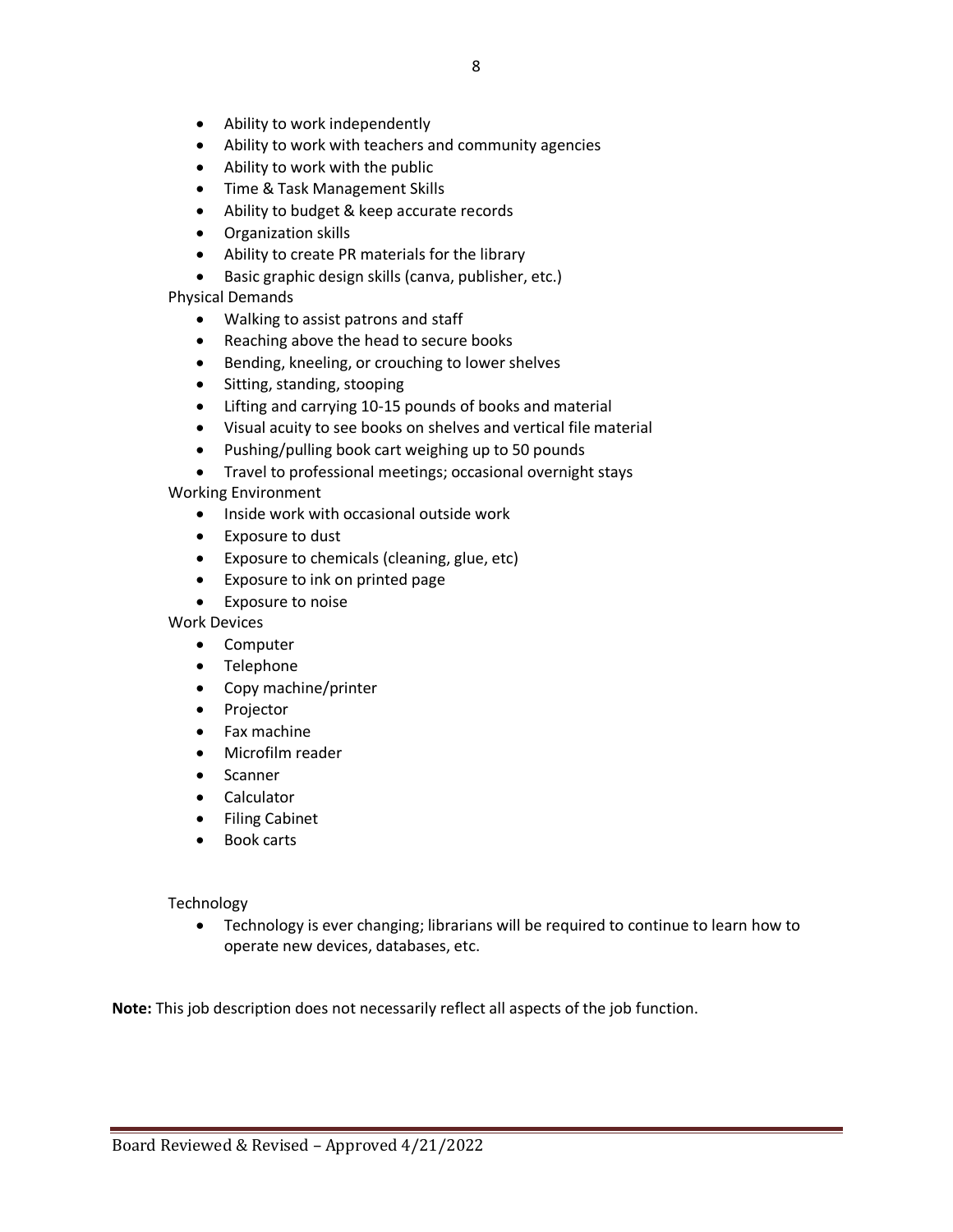#### The bookmobile position is part time until the program develops into a full-time requiring full time hours.

#### **Job Description Bookmobile Librarian**

**Salary:** Set by Director according to budget

**Job Summary:** To be responsible for the operation and maintenance, selection of materials, and scheduling of the bookmobile several months in advance, consistent with the policies of the library and under the supervision of the director, plans services for senior adults with library director and performs general library duties as needed.

#### **Job Duties:**

- Drives bookmobile and keeps vehicle in good working order. Schedules regular maintenance. Schedules repairs to be done as soon as possible.
- Works with director to develop/maintain efficient schedule of routes.
- Stocks shelves with appropriate books and materials consistent with seasonal schedules and routes. Selects items from library collection to take on the bookmobile, returns items to library as needed. Maintains balanced collection for patron's needs and wants.
- Selects books and materials for homebound patrons, delivers to door.
- Assists patrons with selection, reader's advisory and reference.
- Performs general library duties (listed in circulation clerk job description)
- Processes reserve requests.
- Conducts special programs (story time, summer reading, senior adult programs, etc.) as scheduled.
- Works with teachers, Head Start, and daycares to coordinate books and programs for their curriculum.
- Publicizes bookmobile routes through local sources. Promotes and publicizes bookmobile services.
- Produces program reports as schedules.

#### **Job Requirements:**

Hours

- Must be able to work days, nights and Saturdays
- Education/Experience
	- High School Diploma or GED
	- Paraprofessional I Certificate (within 5 years)
	- Valid Kentucky driver's license
	- Great Customer Service and computer skills
	- Experience working with children/adults required
- Skill/Characteristics
	- Ability to work well with other staff members
	- Ability to work well with children
	- **•** Effective verbal and written communication skills
	- Ability to promote youth library services
	- Knowledge of and enthusiasm for youth books and materials
	- Ability to plan, organize, and coordinate work
	- Ability to understand and follow library policies
	- Ability to learn general library skills
	- **•** Computer skills
	- Ability to operate office & library equipment, and other technology devices.
	- Ability to make decisions
	- Ability to maintain quality standards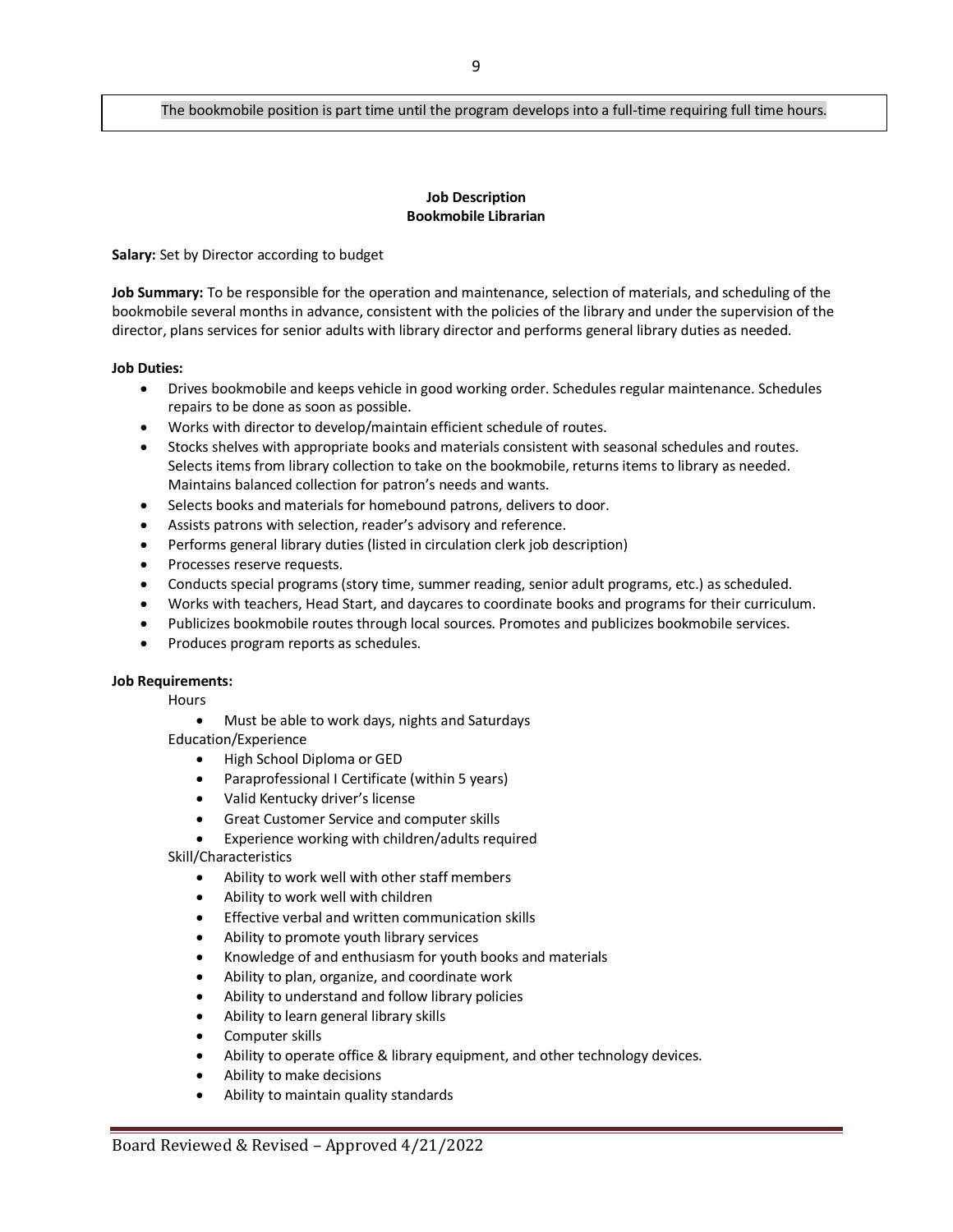- Ability to understand and follow verbal/written instructions
- Ability to work independently
- Ability to work with teachers and community agencies
- Ability to work with the public
- Ability to help senior adults or other patrons with limited mobility onto the bookmobile
- Time & Task Management Skills

#### Physical Demands

- Walking to assist patrons, walking to homebound patrons homes, possible on grade or over rough terrain
- Reaching above the head to secure books
- **•** Bending, kneeling, or crouching to lower shelves
- Sitting, standing, stooping
- Lifting and carrying 10-15 pounds of books and material
- Visual acuity to see books on shelves and vertical file material
- Handling books and materials
- Fingering computer keys
- Pushing/pulling book cart weighing up to 50 pounds
- Talking
- Hearing
- Walking up to 3 hours per day
- Sitting while driving and at stops
- Travel to professional meetings; occasional overnight stays

#### Working Environment

- On the road 50% of work time
- Limited access to restroom facilities
- Exposure to dust and mold
- Exposure to chemicals (cleaning, glue, solvent)
- Exposure to ink on printed page
- Exposure to noise
- Exposure to airborne diseases
- Exposure to heat, cold, and other weather conditions

#### Work Devices

- Computer
- Telephone
- Copy machine
- Audio Equipment
- Projector
- Scanner
- Fax machine
- Calculator
- Microfilm reader
- **•** Filing Cabinet
- Book carts

Technology

 Technology is ever changing; librarians will be required to continue to learn how to operate new devices, databases, etc.

**Note:** This job description does not necessarily reflect all aspects of the job function.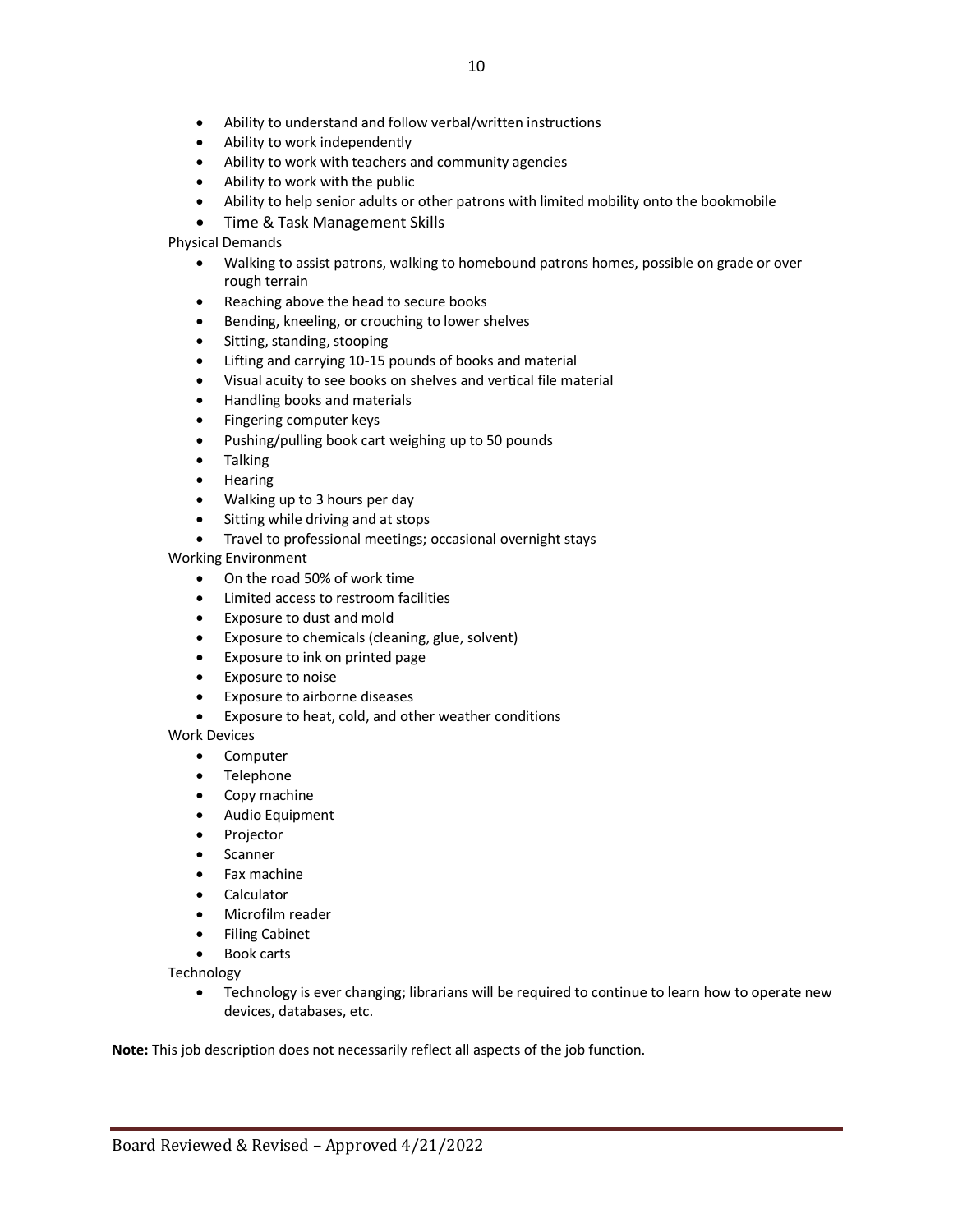# **Job Description Technical Services Librarian & Interlibrary Loan Librarian**

**Salary:** Set by Director according to budget

**Job Summary:** With the aid of the director, catalogs and processes books and materials in a timely fashion, and performs general library duties.

#### **Job Duties:**

- Input all marc records for library system.
- Prepare spine labels.
- Stamp books.
- Check call numbers to be sure they correspond to record.
- Apply jackets and covers as needed.
- Maintains library data base.
- Performs general library duties (listed in circulation clerk job description)

#### **Job Requirement:**

**Hours** 

Must be able to work days, nights and Saturdays

Education/Experience

- High School Diploma or GED
- Paraprofessional I, II, III Certificate if full time (within 5 years)
- Great Customer Service and computer skills

# Skills/Characteristic

- Ability to work well with other staff members
- Ability to learn general library skills
- Ability to understand and follow library policies
- Ability to make decisions
- Computer skills
- Ability to operate office & library equipment, and other technology devices.
- Ability to work well with the public
- Ability to maintain quality standards
- Ability to understand and follow verbal/written instructions
- Ability to work independently
- Filing skills, both alphabetical and numerical
- Ability to reason
- Time & Task Management Skills

Physical Demands

- Walking to assist patrons and staff
- Reaching above the head to secure books
- Bending, kneeling, or crouching to lower shelves
- Sitting, standing, stooping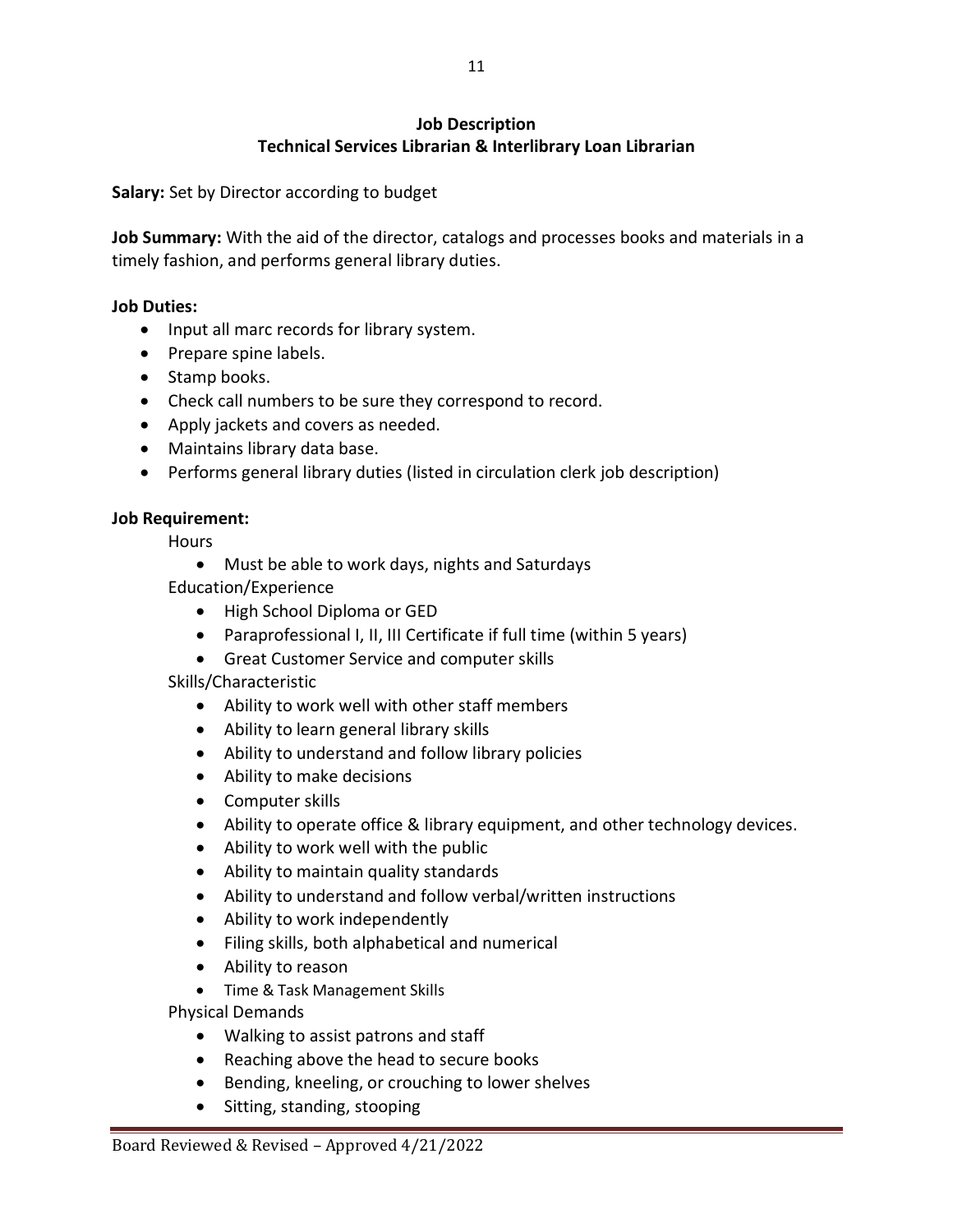- Lifting and carrying 10-15 pounds of books and material
- Visual acuity to see books on shelves and vertical file material
- Handling books and materials
- Fingering computer keys
- Pushing/pulling book cart weighing up to 50 pounds
- Talking
- Hearing
- Sitting for at least 2 hours at one time
- Near and mid-range visual ability

Working Environment

- Inside work
- Exposure to dust and mold
- Exposure to chemicals (cleaning, glue, solvent)
- Exposure to ink on printed page
- Exposure to airborne diseases.
- Long periods of time viewing computer screen.

Work Devices

- Computer
- Telephone
- Copy machine
- Audio Equipment
- Projector
- Scanner
- Fax machine
- Calculator
- Microfilm reader
- **•** Filing Cabinet
- Book carts

**Technology** 

 Technology is ever changing; librarians will be required to continue to learn how to operate new devices, databases, etc.

**Note:** This job description does not necessarily reflect all aspects of the job function.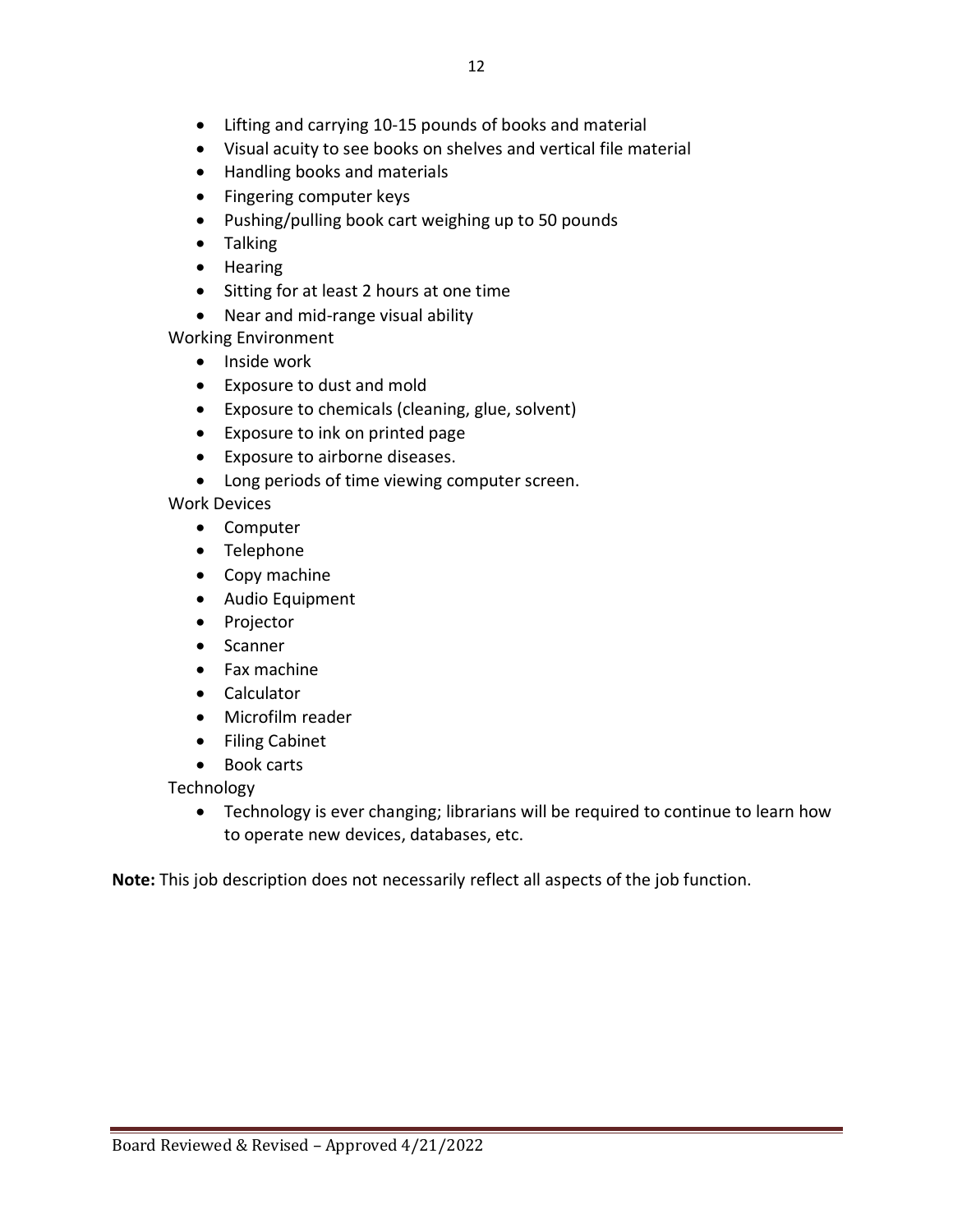#### **Job Description Circulation Clerk**

**Salary:** Set by Director according to budget

**Job Summary:** Acts as receptionist for the public, checks books and materials in and out, provides user assistance, and keeps circulation desk in order, and repairs library material.

#### **Job Duties**

- Sorts, shelves, relocates, and searches for library materials
- Reads shelves for accuracy of order, re-shelving materials as needed
- **•** Straightens library shelves daily or weekly as needed
- Dust shelves
- Cleans library material
- Perform readers advisory
- Repairs books and material.
- Notifies patrons of the arrival of reserved books or other material.
- Notifies patrons of overdue books or other material.
- Assists patrons with library & office equipment, databases, etc.
- Assists librarian with preparing materials for programs.
- Creates displays.
- Have current knowledge of genealogy and reference.

#### **Job Requirements:**

**Hours** 

- Must be able to work days, nights, and Saturdays
- Education/Experience
	- High School Diploma or GED
	- Paraprofessional I, II, III Certificate if full time (within 5 years)
	- Great Customer Service and computer skills
	- Clerical experience preferred

Skills/Characteristic

- Courtesy, good judgment, accuracy, and orderliness;
- Ability to sort material in alphabetic or numeric order;
- Ability to lift objects, supplies, and files.
- Ability to work well with other staff members
- Ability to make decisions
- Ability to work well with the public
- Ability to maintain quality standards
- Computer skills
- Ability to operate office & library equipment, and other technology devices.
- Ability to understand and follow library policies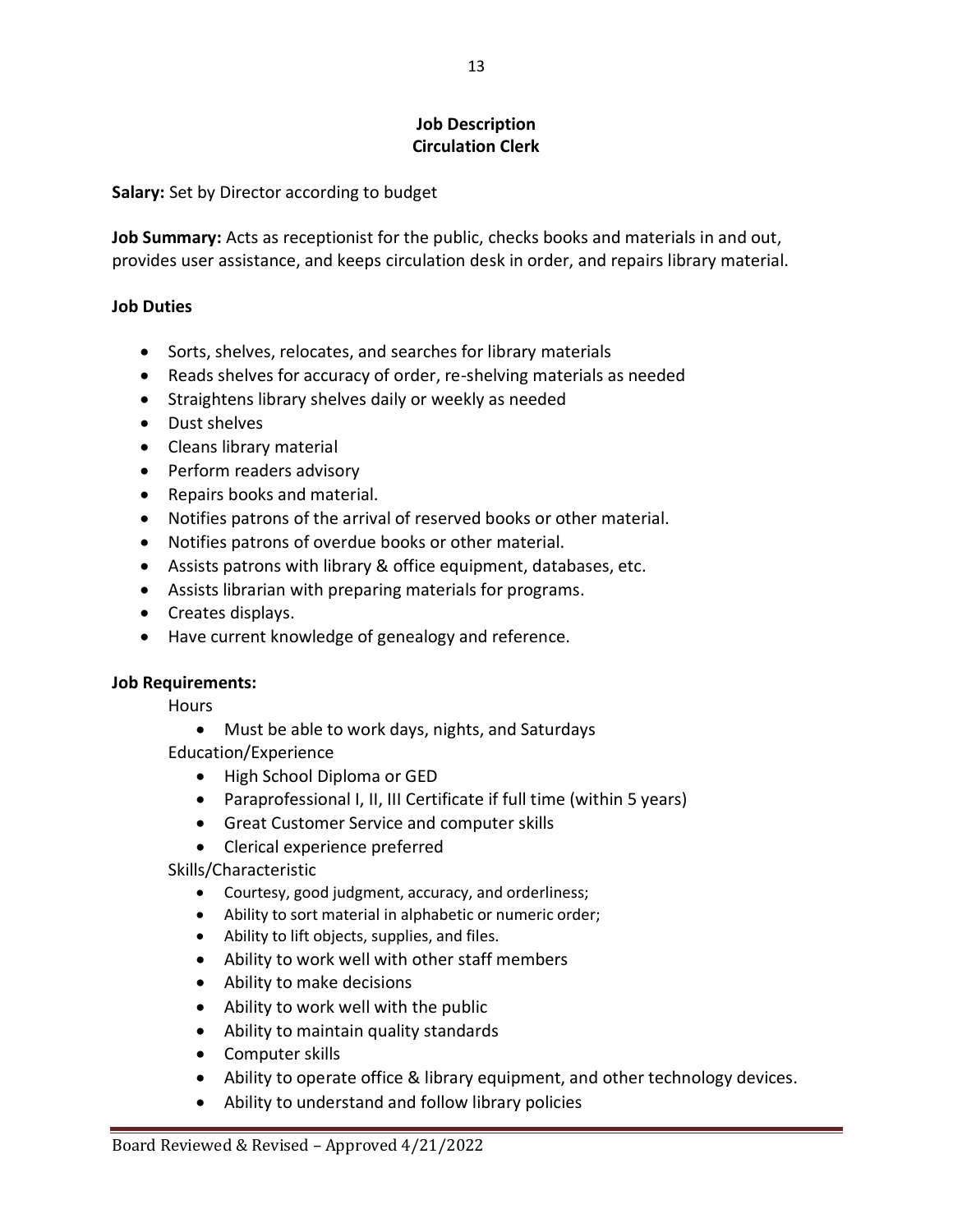- Ability to understand and follow verbal/written instructions
- Ability to work with all age groups
- Ability to communicate verbally
- Time & Task Management Skills

Physical Demands

- Walking to assist customers and staff
- Reaching above the head to secure books
- Bending, kneeling, or crouching to lower shelves
- Sitting, standing, stooping
- Pushing/pulling book cart weighing up to 50 pounds

Working Environment

- Inside work
- Exposure to dust and mold
- Exposure to chemicals (cleaning, glue, etc)
- Exposure to ink on printed page

Work Devices

- Computer
- Telephone
- Copy machine/printer
- Projector
- Fax machine
- Scanner
- Calculator
- Microfilm reader
- Filing Cabinet
- Book carts

Technology

 Technology is ever changing; librarians will be required to continue to learn how to operate new devices, databases, etc.

**Note:** This job description does not necessarily reflect all aspects of the job function.

**Note: Genealogy Librarian and Adult Programmer** will follow this job description plus duties according to their job title.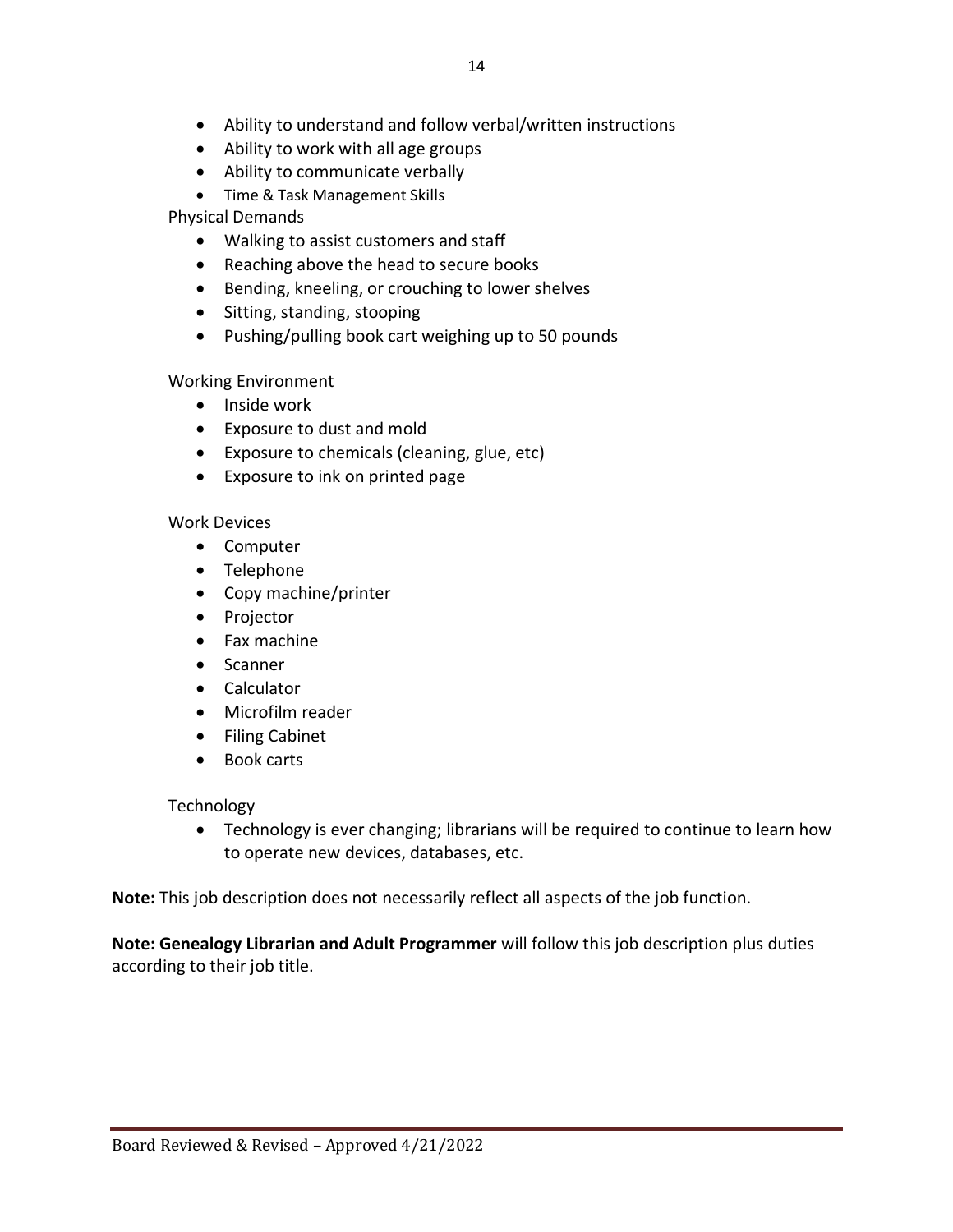#### **Personnel Policies**

#### **Work Week**

The library defines full time as a minimum of 37 hours per week and maximum of 40 hours per week. The work week begins on Saturday and ends on Friday. Schedules for library employees will be determined by the Director. The Director is authorized to alter work schedules as deemed necessary in order to provide the best service.

#### **Public Hours at the Library**

| 9:00-5:00     |
|---------------|
| 9:00-7:00     |
| 9:00-5:00     |
| 9:00-7:00     |
| 9:00-5:00     |
| $9:00 - 2:00$ |
| Closed        |
|               |

#### **Salary Payment**

Payday at the LaRue County Public Library shall be biweekly, every other Friday. If a payday falls on a day the library is not open, employees shall receive their pay on the last working day prior to the regular pay date.

Automatic deductions on the paycheck include Federal income tax, State income tax, Local tax, Social Security tax, and County Employees Retirement System (CERS).

#### **Employment Procedure**

When a vacancy in the staff occurs or the workload increases so that additional staff is needed, the Director will accept resumes, select, and interview applicants. The Director hires and evaluates all staff members. The new employee shall serve a training period of 3 months. During the training period, he/she may be dismissed for any reason. The library will ask for a background check of all new employees. The form authorizing this check should be signed by the employee and returned to the Director. Employment will be contingent on a satisfactory background check. Background checks will be place in the employees personnel file.

The library may conduct background checks of any current employee at any time as allowed by the law.

#### **Educational Requirements**

All full time employees and some part time employees providing library information service to the public shall obtain and hold the appropriate certificate of librarianship as issued by the Kentucky State Board for the Certification of Librarians. Levels of required certification for each position may be found in the job descriptions. Library science classes, webinars and conferences required for certification will be paid by the library.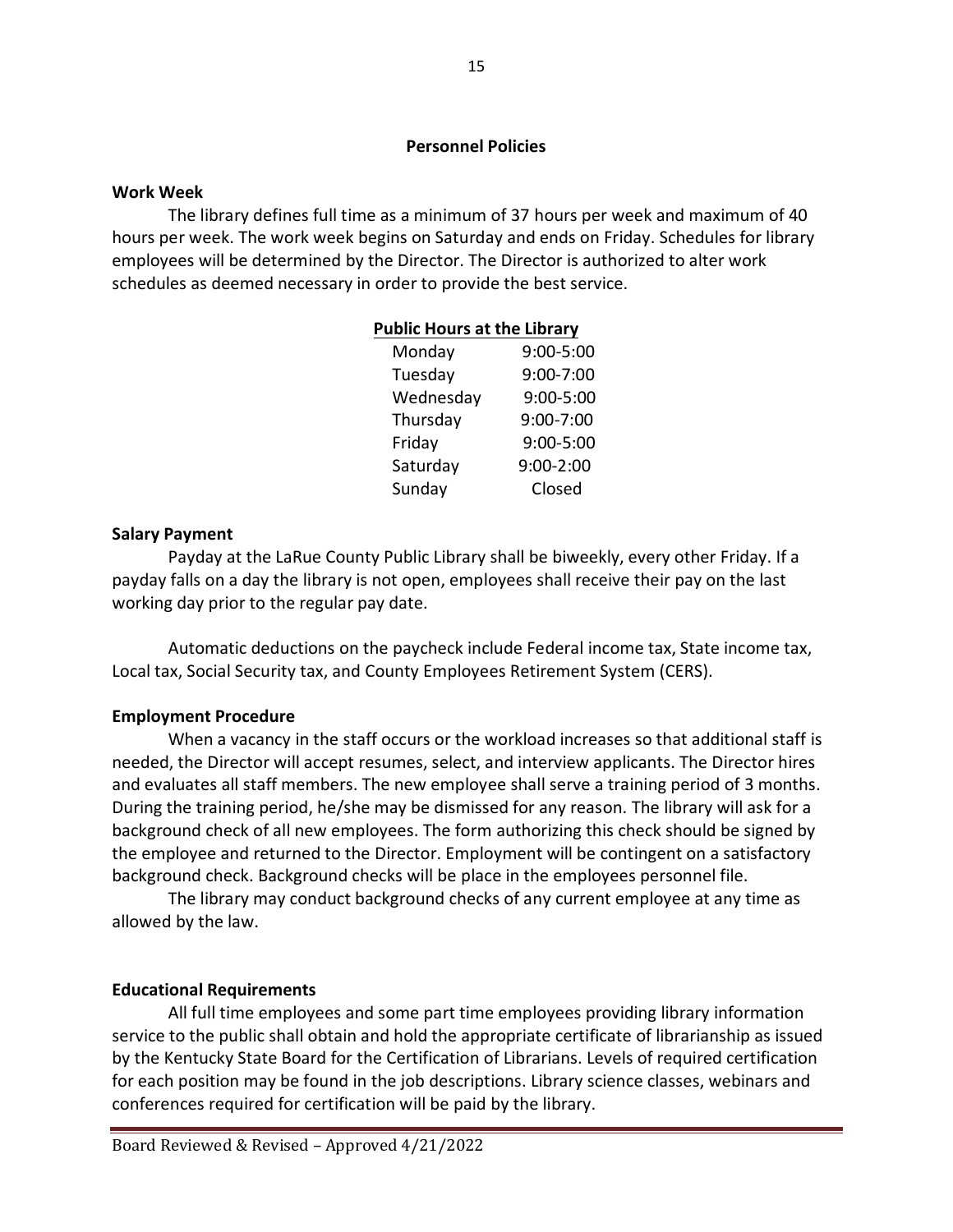The board may, if it deems necessary, require courses or workshops be taken to improve job performance or to meet the guidelines for certification or recertification. All employees attending educational activities paid for in part or in total by the library agree to make a written or oral report on the activity as requested by the Director or board for the purpose of sharing information obtained with their employees.

An employee must attend the educational activity as scheduled and receive a passing grade or appropriate credit for the activity. If the employee fails to attend or successfully complete the activity, the employee will reimburse the library for the tuition and other expenses paid on their behalf.

Each certified employee shall complete a Learning Activity Report for each continuing education activity attended and file Annual Summation of Learning Activities form with the regional office.

# **Equal Opportunity**

The LaRue County Public Library is an equal opportunity employer. No person will be denied employment on the basis of race, color, age, sex, religion, national origin, disability, or results of HIV testing.

# **Conflict of Interest – Employment of Relatives**

KRS 173.740 prohibits a library board from hiring as a member of its library staff:

- Any member of the board.
- Any person related to a member of the board closer in degree than second cousin.

No librarian or other library management personnel shall act in their official capacity to hire or cause to be hired any member of their immediate family at an hourly rate or with benefits in excess of any other employee with similar job duties, responsibilities, and qualification requirements.

# **Promotions and Raises**

Salary increments are regularly considered by the Board at least once each year, to be effective July 1. Such increments are based on the cost of living, job performance, and the financial condition of the library. Increments are not automatic. The Director's specific increment should be in the minutes. The Director will set the staffs increment according to approved budget. If the budget allows, increments can be given during the fiscal year for initial certification class requirements, promotions/long term extra job duties, and completion of training period.

# **Meal Periods and Breaks**

Staff working in excess of 5 hours in a day shall be scheduled for a 30 minute meal break. Staff must step away from their work area during this time. Meal periods are not to be used to alter time of arrival or departure, or make up time.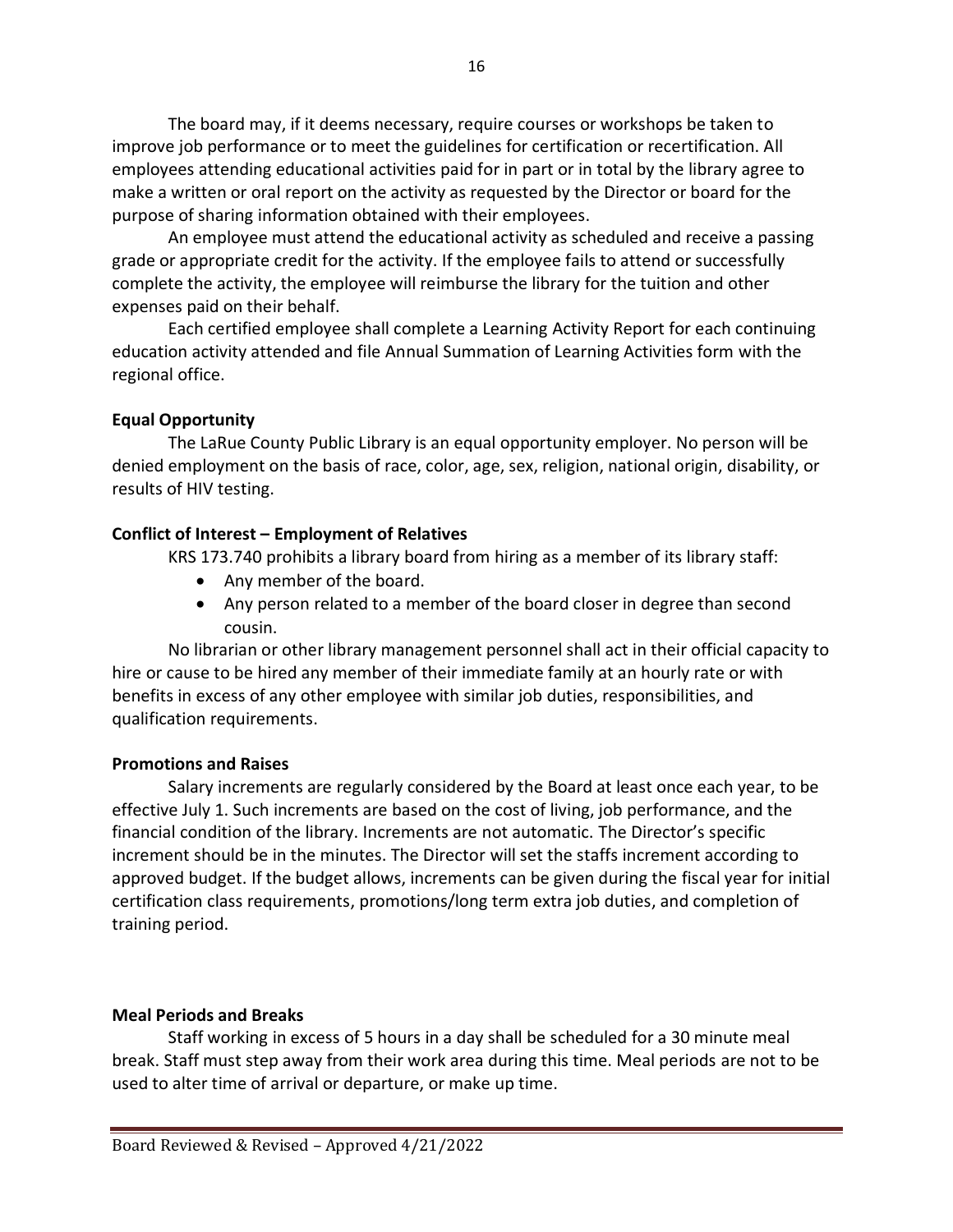If the library is short staffed and a staff needs to answer phones or assistance customers during their meal break they will be paid during this time, example when only two staff are working and the staff cannot leave their work area.

Staff is allowed one paid 10 minute break in each 4 hour work segment. The break may not be used to extend meal periods, alter time of arrival or departure, or make up time. Break times, if not used, are not cumulative.

#### **Staff Benefits and Privileges**

The library provides Worker's Compensation insurance as provided by KRS 342.630-640; Unemployment insurance as required by KRS 341.069 and KRS 341.277-282; and contributes to each employee's Social Security account.

Employees working 100 hours per month hired before 2008 contributes 5% of salary each month to the Kentucky Retirement System, employees working 100 hours per month hired after 2008 contributes 6% of salary each month to the Kentucky Retirement System. For all employees working 100 hours per month, the library contributes as required by KRS 61.565 of their monthly salary to the Kentucky Retirement System. Contributes rates can be found at [www.kyret.ky.gov.](http://www.kyret.ky.gov/) This begins after a 3 month training period.

The library also provides health insurance & dental coverage for all full time employees. This begins day of hire. An employee, who already has existing health insurance can waive the health insurance benefit if they so choose.

Employees may make a reasonable number of copies for personal use without charge. Excessive copying will result in the termination of this privilege.

Employees may use the fax machine to transmit personal documents. Excessive faxing will result in the termination of this privilege.

#### **Absenteeism and Tardiness**

A lapse in either attendance or punctuality presents hardships to the remainder of the staff and will be considered when an employee is evaluated. Excessive abuse of the work schedule may result in disciplinary action.

- 5 unscheduled verbal warning
- 7 unscheduled written warning
- 9 unscheduled final written warning
- 10 unscheduled suspension or termination
- 11 unscheduled termination if suspension after 10

Emergencies will not be counted as unscheduled. Death of immediate family member, home destruction by extreme weather, etc are examples of emergencies.

#### **Overtime**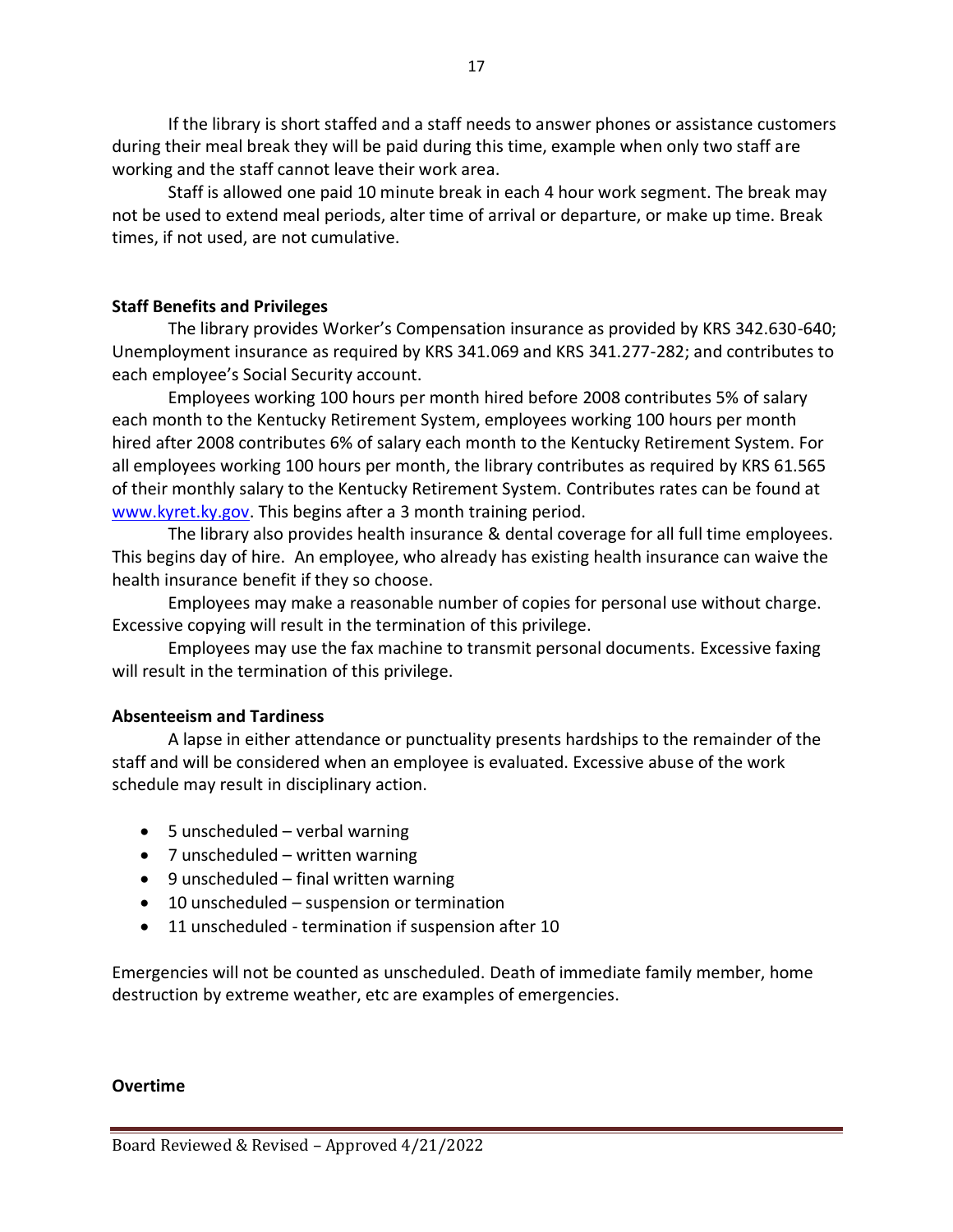Overtime is any time worked over 40 hours per week. Employees may work overtime only when so assigned by the director. When asked to work extra time in one day, usually the director will adjust schedule to work only 40 hours per week. Any assigned work exceeding 40 hours in any one week shall be paid at 1 ½ times the regular rate of pay.

Compensatory time (available only to exempt employees, such as the Director) may only be taken at the convenience of the library.

#### **Performance Reviews and Goals**

The performance reviews offers the Director and the employee an opportunity to review the duties of the position and the degree to which these duties are being satisfactorily performed. It is not a time to polarity between Director and employee, but rather, it is a time for an honest, unbiased assessment. The employee should give their opinions as to how their work or work situation can be improved. The evaluator should give both praise and constructive criticism.

If there is a major disagreement concerning the review, the employee may request arbitration by the Board. The director will schedule the employee's hearing at the next regular meeting of the Board. The employee shall not schedule their own appearance before the Board without the director's knowledge. The decision of the Board shall be final.

The Board shall review the performance of the director annually. In the case of a newly hired director, the Board shall review their performance at the end of 6 month training period making the hire permanent. The director and the Board may schedule a formal review at any time deemed necessary to correct employee behavior. All reviews are confidential. These records may be seen only by the employee, the director, and the members of the Board. These records may be seen by any of the above parties at any time.

#### **Grievance Procedure**

All staff members shall receive a fair hearing for grievances. Any employee who feels they have been discriminated against, unfairly treated or reviewed, or unfairly recommended for dismissal may file a grievance.

The employee should first discuss the problem with the director. If a satisfactory solution cannot be reached between the employee and the director, the Board will act upon the grievance at the next regularly scheduled meeting. Within one week of the Board meeting, the president will notify the staff member, in writing, of the decision of the Board. The decision of the Board is final.

The employee who has the grievance may not schedule their own appearance before the Board without the knowledge of the director. Such action shall be considered insubordination and may be grounds for dismissal.

#### **Termination of Employment**

**Resignation** – Notice of resignation must be submitted to the director at least 14 calendar days before the final working day. The director is requested to give at least 30 days notice to the Board; longer notice is desired. All resignations must be in writing, and shall include announcement of intention to resign, the reason for it, and the date of the last day to be worked. A copy of the resignation will be placed in the employee's personnel file.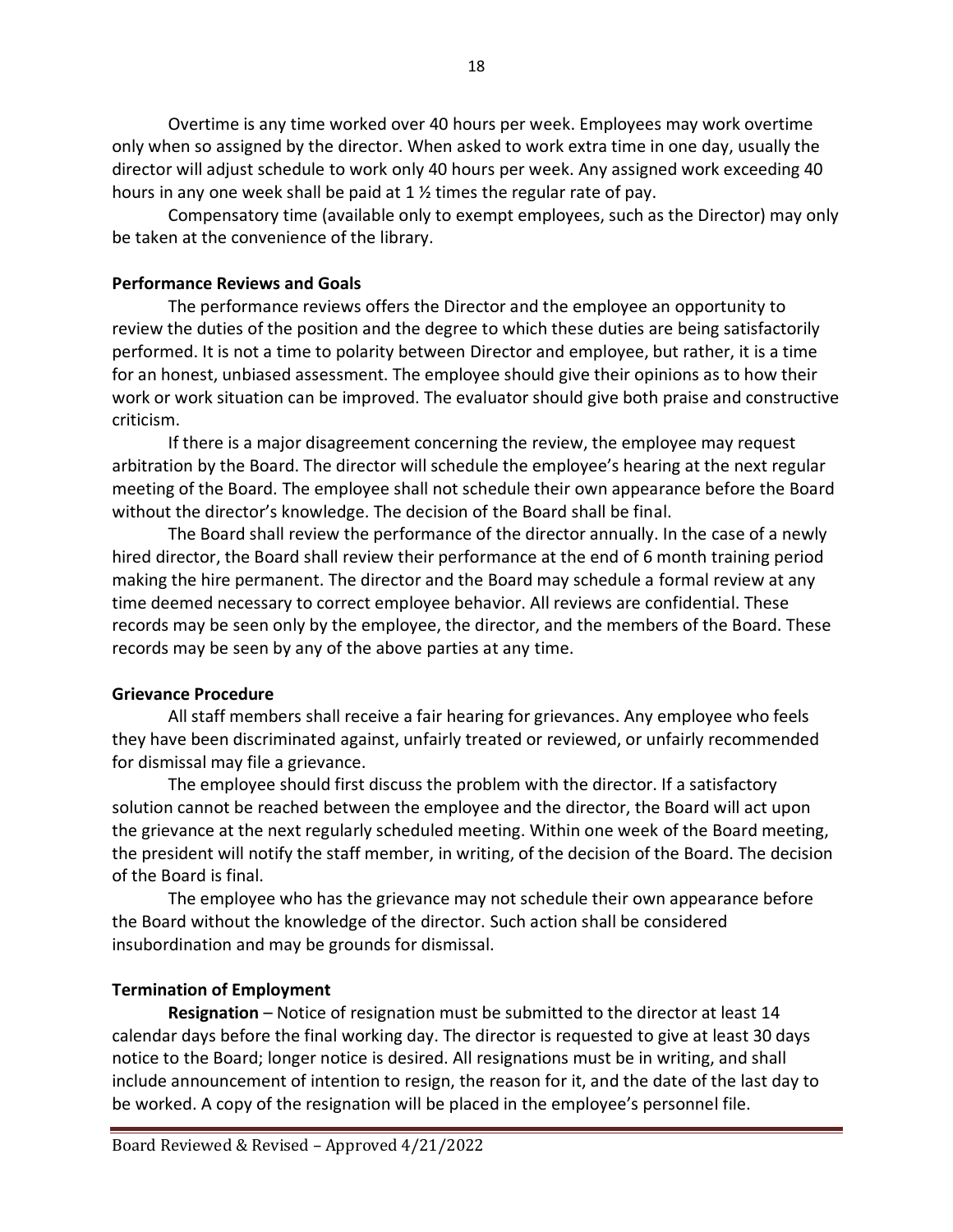An employee who resigns and then later returns to the staff does so as a new employee. Salary, benefits, leaves, etc. will be determined by the position accepted and not by those granted during the period of previous employment.

**Drug-free Workplace** – Any employee who violates the terms of the library's drugfree/alcohol-free policy shall be terminated from employment.

**Warning/Suspension**-- At the discretion of the director a warning and/or suspension MAY be given for any of the following behaviors or offenses. An employee may be suspended up to 3 days without pay at any time if just cause has been determined after factual consideration.

- Incompetence or unfitness
- Insubordination
- Repeated rudeness and poor conduct in dealings with the public, co-workers, and/or director.

**Dismissal**—An employee may be dismissed at any time if just cause has determined after careful factual consideration. The employee shall receive a written notice stating the effective date of dismissal and the reasons for dismissal. A copy of the note of dismissal shall be put in the employee's personnel file.

Staff Member may be dismissed for one of the following reasons:

- Incompetence or unfitness
- Insubordination
- Repeated rudeness and poor conduct in dealings with the public, co-workers, and/or director.
- Malfeasance / felony (does not require prior notice)
- Financial exigency of the library requiring the cutting of staff and operations
- Abolition of position, but only after a genuine effort has been made to place the person in a new position.
- During the training period when it becomes evident that the employee is not suited to this particular job (the employee should have been given written warnings and the opportunity to improve performance)
- Reporting to work intoxicated by alcohol or under the influence of other personality or consciousness altering drugs
- Violating a patron's right to privacy may be considered grounds for dismissal

At the discretion of the director, immediate dismissal may be made for serious cases of insubordination or misbehavior.

**Retirement** – The LaRue County Public Library participates in the County Employee Retirement System. Staff members should give 30 days' notice before retirement.

**References** – The LaRue County Public Library shall confirm employment dates only. No evaluative references shall be given on any employee or prior employee.

# **Expense Reimbursement**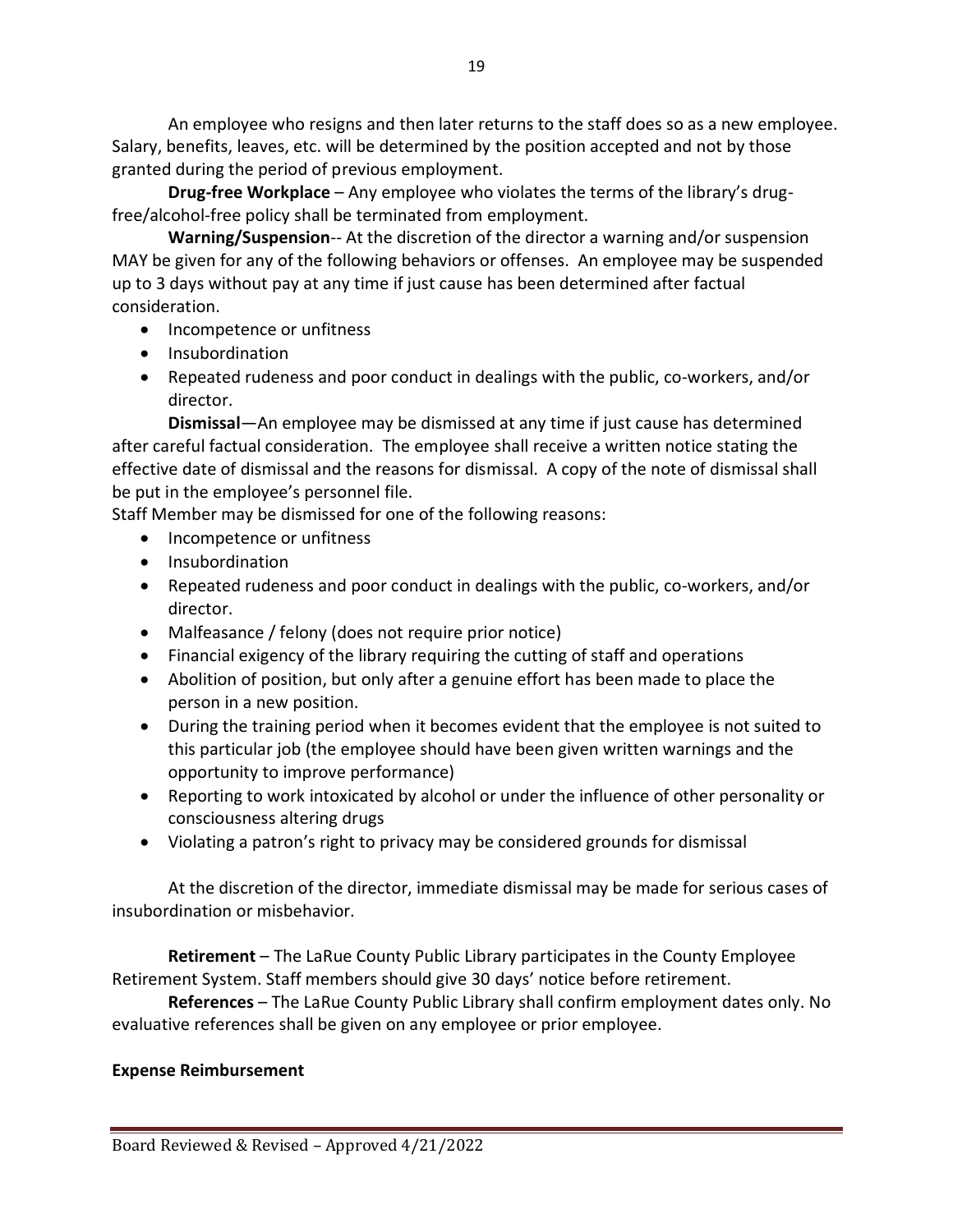The LaRue County Public Library will reimburse expenses incurred for educational and other required travel and activities. All requests for reimbursement of expenses must be made using the appropriate form provided by the library. All required receipts must be attached. The Director shall approve all requests for reimbursement before payment is made.

An employee may request an advance payment for some or all of the costs incurred in conjunction with any required educational activity or travel if such expense would constitute a financial hardship for the employee.

Mileage reimbursement for all employees using their own vehicles on library business shall be at the current rate paid by the Commonwealth of Kentucky to its employees. Employees are expected to car pool to reduce travel expenses to the library.

Meals purchased while out of town on library business shall be paid by the library. Example: Lunch will be reimbursed for one full day conference. Breakfast, lunch, dinner will be reimbursed if required to stay overnight.

The average reimbursement for meals will be; Breakfast \$10.00, Lunch \$10.00, Dinner \$15.00. If meals are supplied by hotel or conference then employee will not be reimbursed for those meals. The Library will not reimburse for the cost of alcoholic beverages.

Staff traveling on Library business is required to wear seatbelts at all times. Traffic violations and citations are the responsibility of the driver.

#### **Extreme Weather – Emergency Conditions**

While it is recognized that the library has an obligation to maintain regular hours to the public, it is also recognized that there are emergencies which may necessitate opening late or closing on a regular working day. If LaRue County Schools are closed due to the weather, the library will open at 10:00 a.m. unless the roads are severe, then the decision to close the library shall be made by the Director, with approval of one or more trustees.

In the event of severe weather conditions or other emergency situations, employees will be notified as to the state of operation of the library. The Director will, if possible, contact each employee.

Full time and part time employees shall be paid for the hours they were scheduled to work.

When the library is open, but extreme weather conditions make it impossible for a staff member to arrive at the regular time, reasonable allowance for lateness will be made. If the employee cannot report for work within a reasonable time, they may charge the full day off to vacation or leave without pay. Employees who do not report to work will not receive credit for any work hours. The library should, of course, be notified as soon as possible.

When the library is closed for weather or other emergencies, compensatory time off is not allowed for those on day off or vacation leave.

The above policy pertains to short-term closings. Should conditions require the facility to be closed for longer periods, the Board would render a decision based on the specific situation.

#### **Holidays**

The library will be closed on the following 8 hour paid holidays for full time employees and 4 hours paid holiday for part-time employees working at least 15 hours per week.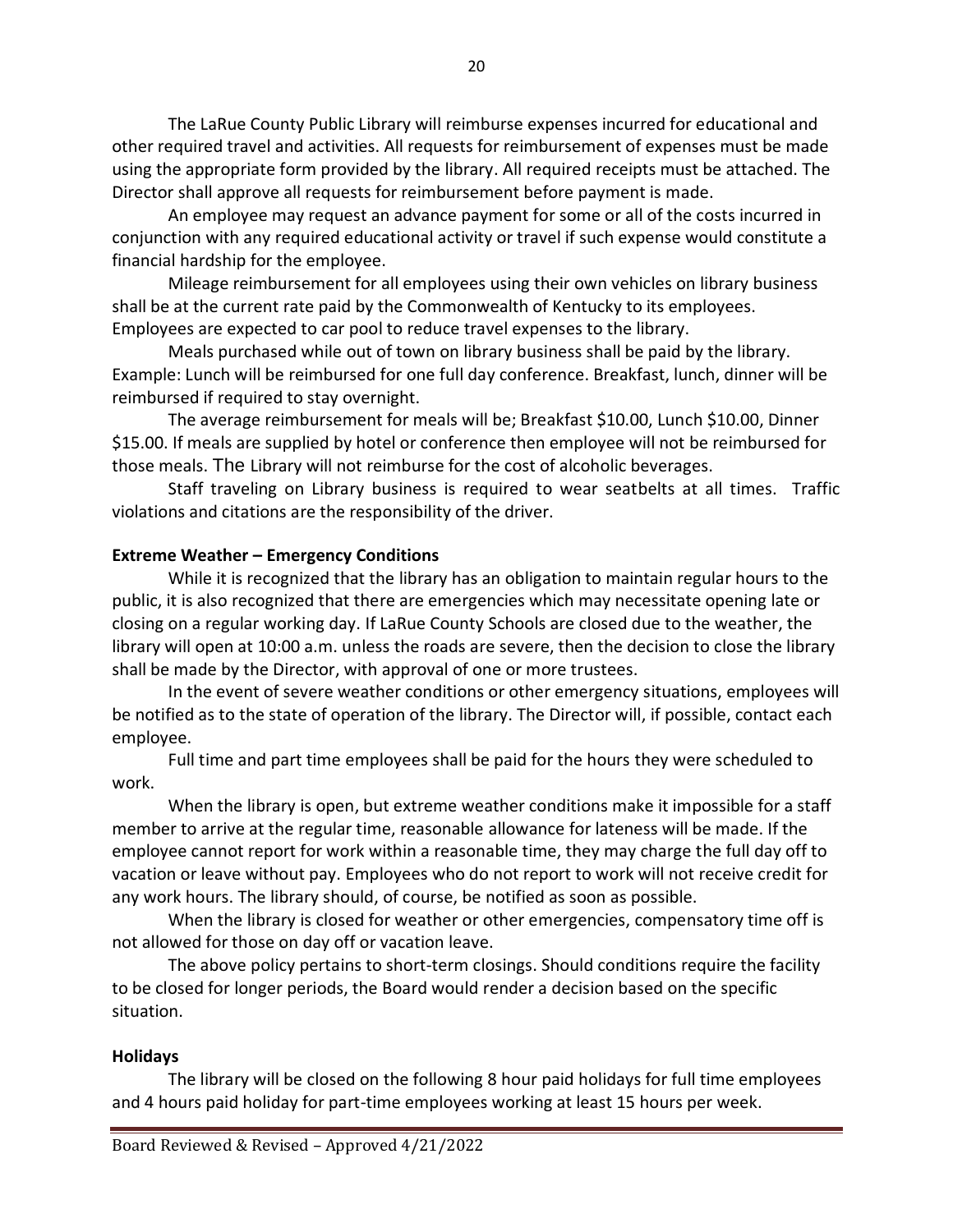- New Year's Day
- Martin Luther King, Jr. Day
- Presidents Day
- Memorial Day
- $\bullet$  July 4<sup>th</sup>
- Labor Day
- Veterans Day
- Thanksgiving Day
- Day After Thanksgiving
- Christmas Eve
- Christmas Day
- New Year's Eve

If a holiday occurs during an employee's authorized leave, the holiday will not be counted as part of the leave. Employees on leave without pay will not be paid for holidays nor credited with compensatory time for holidays occurring within the leave period. When a holiday occurs on a scheduled day off, full time employees may take another day as their holiday after the date has been approved by the Director.

# **Vacation Time**

Employees hired for full time positions shall accrue vacation time at the following rate:

- 0-10 years of service ------------ 4 hours per pay period
- After a full time employee 10 and up years of service ----- 5 hours per pay period Vacation leave may be taken only after it has been earned.

Request for vacation leave of less than 3 days shall be submitted to the Director at least 2 weeks in advance. Requests for vacation of 4 days or more shall be submitted 1 month in advance. All requests must be submitted by email.

Employees may accrue a maximum of 104 hours of Vacation Time.

Upon termination, an employee will be paid for accrued vacation leave not yet taken.

If a holiday falls during an employee's vacation, the holiday will not be counted as a vacation day. When more than 1 staff member ask for time off in connection with a holiday, spring break or fall break seniority will be given to the staff member that did not take time off the same time the previous year.

No extra pay will be given instead of vacation leave.

The Director reserves the right to deny vacation leave according to the needs of the library and consideration of other staff members.

# **Sick Leave**

The LaRue County Public Library has adopted this policy in order to provide continuity of income for a staff member who is unable to work due to sickness or accident. Sick leave is accrued at the rate: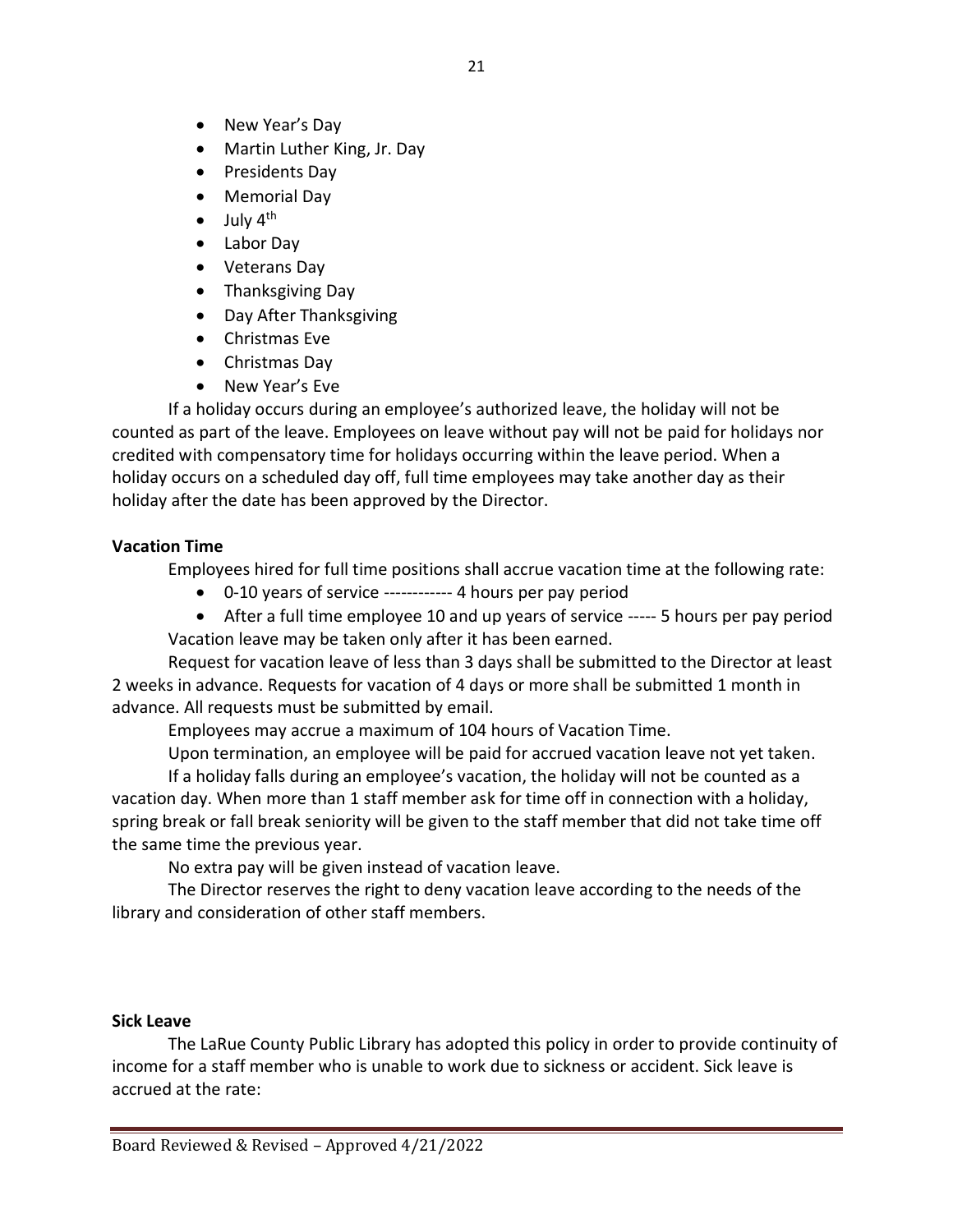- Full time employee -------------- 4 hours per pay period
- After a full time employee 10 and up years of service ----- 5 hours per pay period
- Part time employee ------------- 2 hours per pay period

Staff members are encouraged to accumulate sick leave to cover an extended illness or incapacitation.

Full time employees are eligible to convert 24 hours of sick leave to vacation leave one time per year at the beginning of the calendar year, so long as they retain a balance of at least 80 hours of accrued sick leave. It's the responsibility of the employee to email the Director by the beginning of the calendar year to convert eligible hours.

Sick leave may be used in half hour and hour units only. Periods of less than one half hour shall be counted as a half hour.

Employees who are absent more than 3 days for illness must have a doctor's statement. Misuse of sick leave shall constitute grounds for dismissal or other appropriate

disciplinary action. If sick leave is being misused, the Director can request a doctor's statement. Unused sick leave will not be paid upon termination or resignation of any employee.

Absences must be reported as early as possible on the days of occurrence. Reporting an illness upon return to work is not acceptable.

Sick leave may be used for the following:

- Personal illness of the staff member
- Accident or illness in the immediate family
- Pregnancy or childbirth
- Occasional doctor's appointments that cannot be arranged outside working hours
- Additional days required in the event of a death in the immediate family
- In an emergency situation the Director may give permission to borrow from sick leave if vacation days are zero. The Director has the authority to decide if it is an emergency. Borrowed sick days must be paid back as vacation and sick days are accrued.

When an employee has exhausted all sick & vacation days due to health, health insurance will be paid 90 days after sick & vacation days have been used up during (Leave Without Pay)

# **Bereavement Leave**

Bereavement leave shall be granted to an employee upon the death of an immediate family member (spouse, parent, or child) not to exceed the 3 days. The leave will not be charged to either sick or vacation leave. Should additional time beyond the 3 allotted days be requested, accrued sick or vacation leave may be used.

# **Family Leave**

Employees may use sick days and vacation days for parental leave. Vacation days and sick days accumulate during this period. If the employee exhausts sick and vacation leave, they may ask for leave without pay for reasons falling under the Leave Without Pay Policy.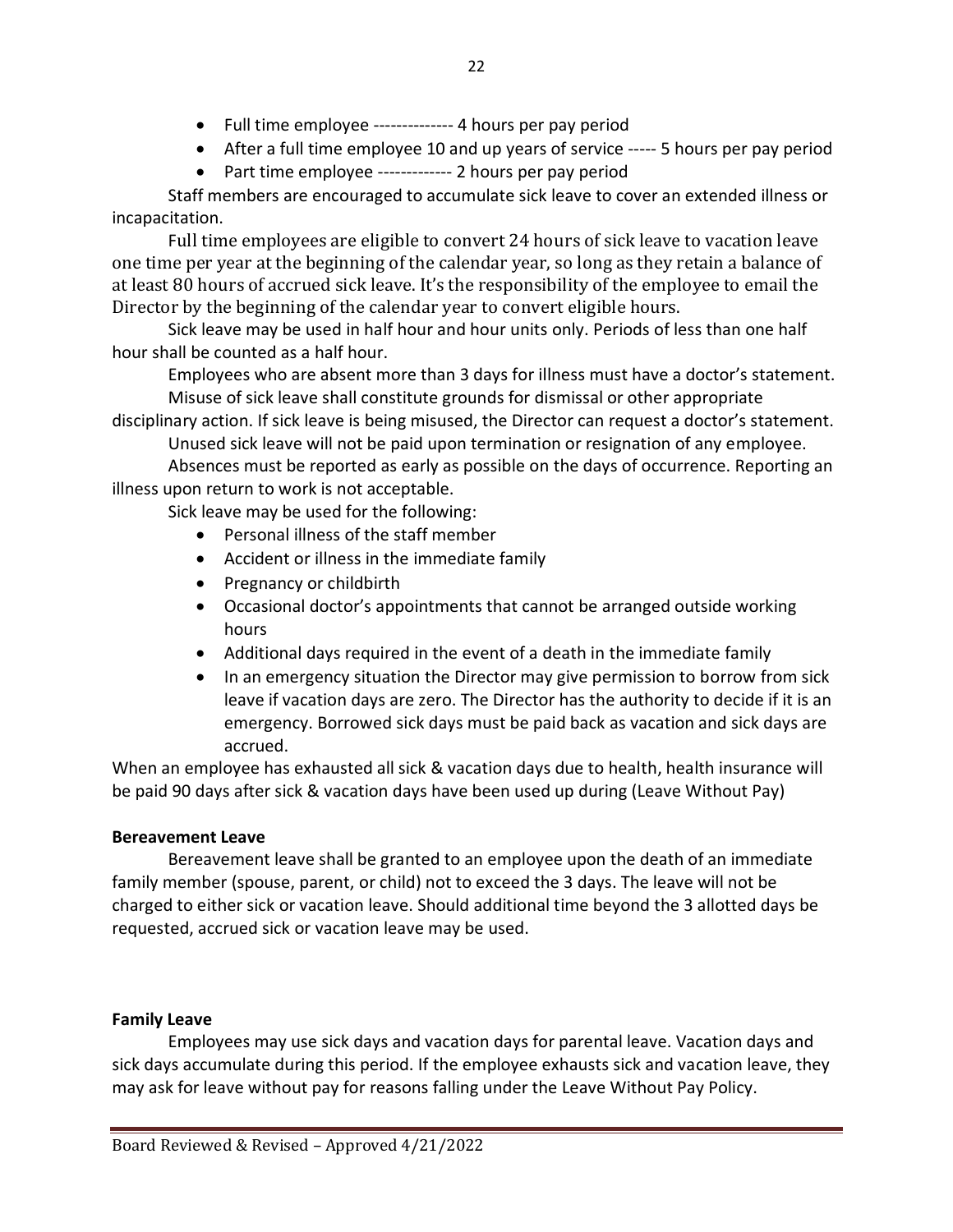#### **Citizenship Leave**

Employees shall be granted leave with pay for jury duty, when subpoenaed as a witness, and other citizenship obligations. In the case of jury duty, the employee will receive regular salary or wages. When jury duty or court appearance does not require a full work day, the employee is expected to return to work when free from service. The fees paid the employee for serving on jury duty are retained by the employee.

#### **Educational Leave**

An employee may be granted time off with pay to attend professional conferences or workshops. Transportation, lodging, and cost of meals will be paid by the library. Budget restrictions and the necessity of adequately staffing the library will both determine the number of staff members who will be allowed to attend any one conference. An attempt will be made to allow all eligible staff members to attend as many professional conferences as possible. Employees will be paid for any hours scheduled but not any extra hours such as sleep time, meal time, or leisure time.

An employee may be granted time off with pay to attend short term workshops. The determination of need of any employee to attend such a workshop shall be made by the Director.

Request to enroll in an online class must be submitted to the Director. The library pays for tuition and textbooks. The course must be in the library science field. An employee must attend the course as scheduled and receive a grade of at least C. Failure to do so will result in the employee reimbursing the library for the tuition and other cost incurred. Proof of successful completion shall be presented to the Director within 30 days of completion.

# **Leave Without Pay**

Employees may request, in writing, up to 12 weeks of leave without pay or benefits for the following reasons:

- Military service
- Birth and care of a newborn
- Placement of a child for adoption or foster care
- Inability to work due to a serious health condition
- Care of an immediate family member with a serious health condition

Sick days and vacation days do not accumulate during leave without pay. The employee will not be paid for holidays which occur during the leave.

Failure to return to work at the expiration of a leave of absence shall be construed as a resignation. Extensions may be given in extenuating circumstances. Extensions must be requested and approved by the Board prior to the expiration of the leave.

Any employee taking unauthorized leave of absence will be subject to disciplinary action.

In the case of military service and personal reason, granting of unpaid leave is entirely at the discretion of the Board. Employees are eligible if they have worked for the library for at least one year, and for at least 1,250 hours over the previous twelve months.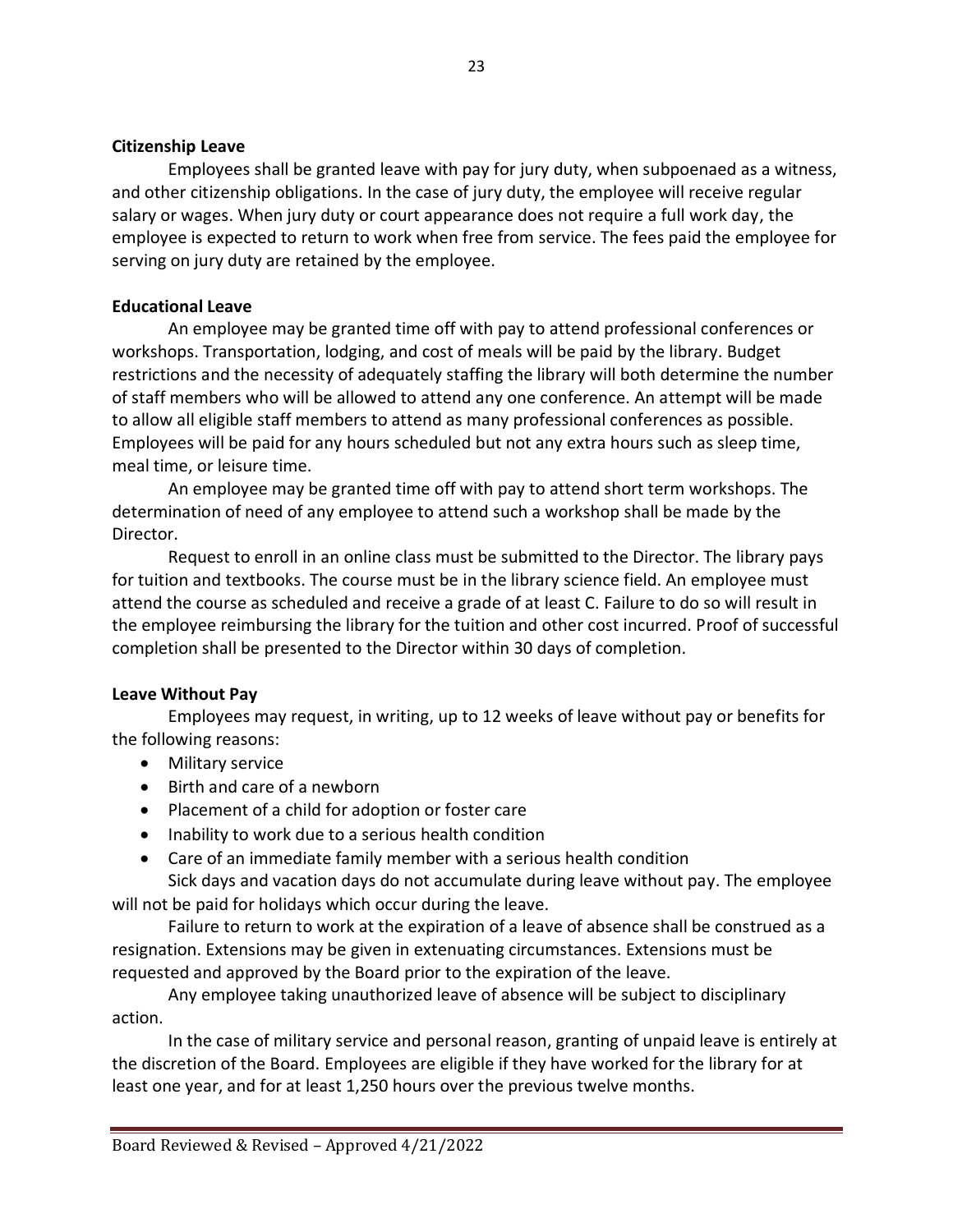#### **Sick Leave & Workers Compensation Policy**

Workers' compensation insurance provides salary compensation to employees who are injured while performing their work duties after the employee has missed 7 consecutive days off work. The employee will use Sick Leave until workers' compensation benefits begin.

#### **Donation of Sick Leave Benefits**

Employees may donate Sick Leave to an employee who has used all of their Sick Leave and Vacation time and has chosen to take Leave Without Pay under the Leave Without Pay Guidelines. All donations of sick leave are confidential. Any sick time donated is considered income to the recipient paid at their regular rate of pay for their regular number of hours worked per week and will be taxed accordingly. Employees may not solicit coworkers for donated sick leave for their personal use. Doing so will result in disciplinary action up to and including termination.

Employees may donate up to a maximum of 10 days per year to a specific employee and cannot donate their final 80 hours of Sick Leave. Anyone wishing to donate time to another employee should contact the Director. Donating Sick Leave Benefits to another employee is voluntary. All donations of sick leave are confidential.

# **Professional Conduct / Staff Responsibilities**

Staff members are the library's ambassadors of goodwill. Patrons must always be treated in a courteous, helpful, and obliging manner. Staff members are expected to cooperate with each other. A positive and optimistic attitude in a staff member is commendable.

Staff members are expected to strive for the best job performance possible. Adaptability to all situations, even though they may not be personally pleasing, is essential.

As professionals, staff members are encouraged to take special care with their grooming and dress. *Dress code - no shorts, sleeveless shirts must be modest, no flip flops (old navy, shower house style) and when wearing jeans, please use good judgment. T-shirts & Sweat Shirts with images should represent the library only. T-shirts and Sweat shirts supporting local or any KY college sport teams are allowed in moderation, for example only during tournament season.*

There should be no eating in public and work stations areas.

Each employee is responsible for cleaning up after him/herself at all times in the library; including the work space, kitchen area, meeting room, lunch area, etc.

No smoking, no tobacco use, or vapor cigarettes are permitted anywhere in the library or on library property.

Personal reading or other personal stuff should not be done on library time. Professional reading and required homework must never be allowed to interfere with helping customers. All transactions between library staff and patrons are confidential in nature. The library is obliged to protect the privacy of its patrons. This includes:

• Registration files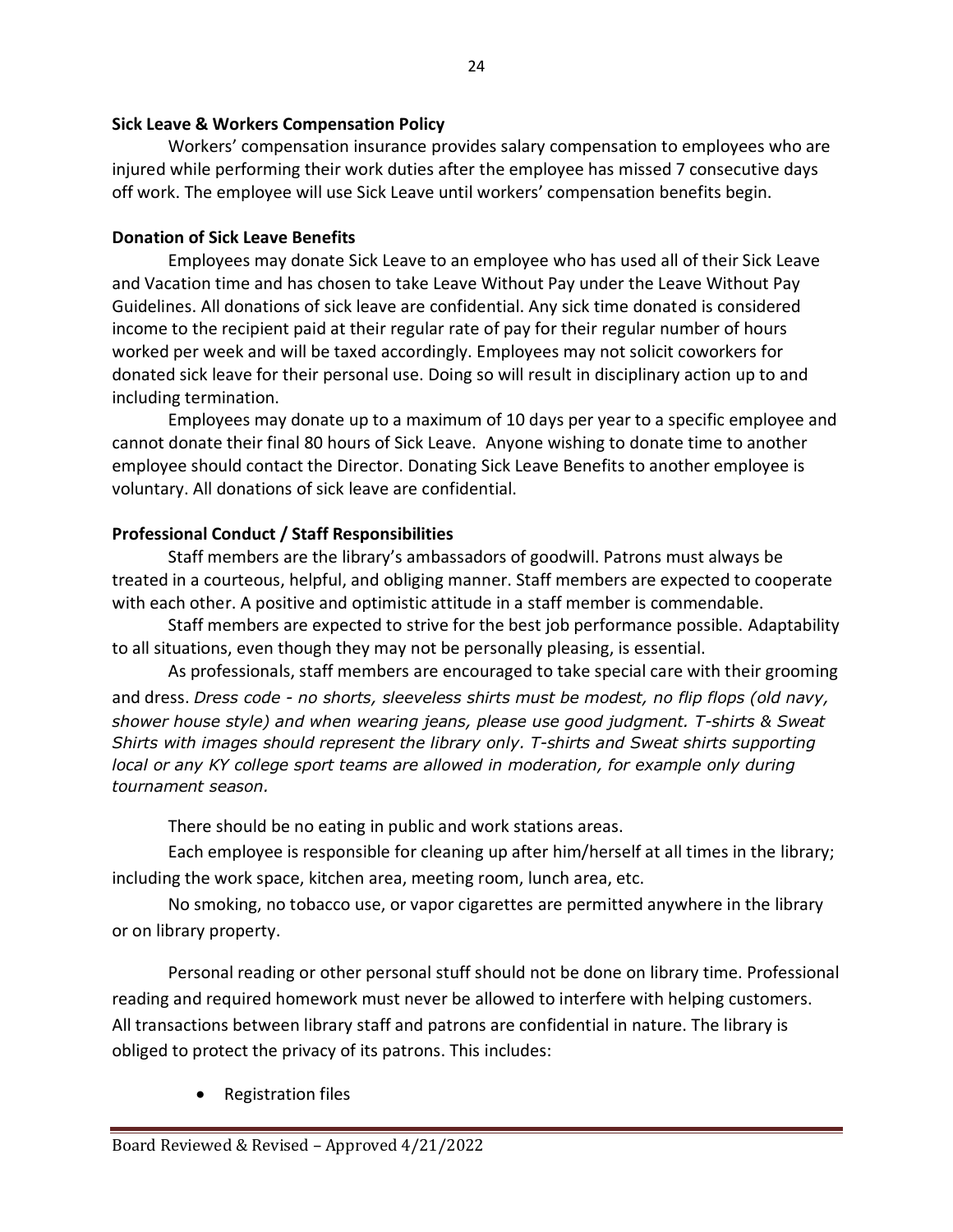- Circulation records
- Reference Transactions
- Computer usage

Information gathered or assumed from any of the above is confidential and is not to be given out or discussed either in the library or away from work. Violation of a patron's right to privacy may be considered grounds for dismissal.

Telephone service is an important part of the total program. Courteous and efficient treatment of telephone patrons is just as important as it is with walk in patrons. To use the telephone to the best advantage:

- Answer calls promptly
- Identify the library upon answering
- When reference calls cannot be answered quickly, ask for the caller's name and phone number and indicate that they will be called back as soon as the information can be found.

Staff members should serve all patrons equally according to their needs. No patron's request is to be regarded as trivial. Friendly, prompt, and efficient service should be given to patrons at all times. Patience, poise, tact, and self-control are essential in all contacts with both patrons and colleagues.

Staff members may not accept any premiums or gifts from suppliers, vendors, or contractor that may construed as bribes. Any free items from suppliers, vendors or contactors should be given to the library.

No personal fees or gifts may be accepted by staff members for services performed as a library duty. This includes tips. Staff may receive gifts from customers if given for reasons other than the previous statements. All gifts should be reported to the Director.

Staff members and their immediate family may not enter contest or drawings sponsored by the library or other programs at the library. If participation prizes or awards are given to everyone then immediate family members can be included.

News reporters' questions concerning library operations should be referred to the Director, who is responsible for dealing with the press and other media.

Personal telephone calls should be made and received only when absolutely necessary. Such calls should be as brief as possible.

Personal conversations are prohibited in public areas.

Talking about coworkers and customers are prohibited unless speaking to the director or during staff meetings to help solve a problem.

It is the individual responsibility of each staff member to welcome new employees, to assist in orienting them to the library and to their jobs, and in acquainting them with their colleagues.

Staff is responsible to learn all library resources and be knowledgeable about all programs.

Staff is responsible to work on job description duties during paid working hours, slow times are not to be used for personal business.

The ethical obligations of individuals as library staff are: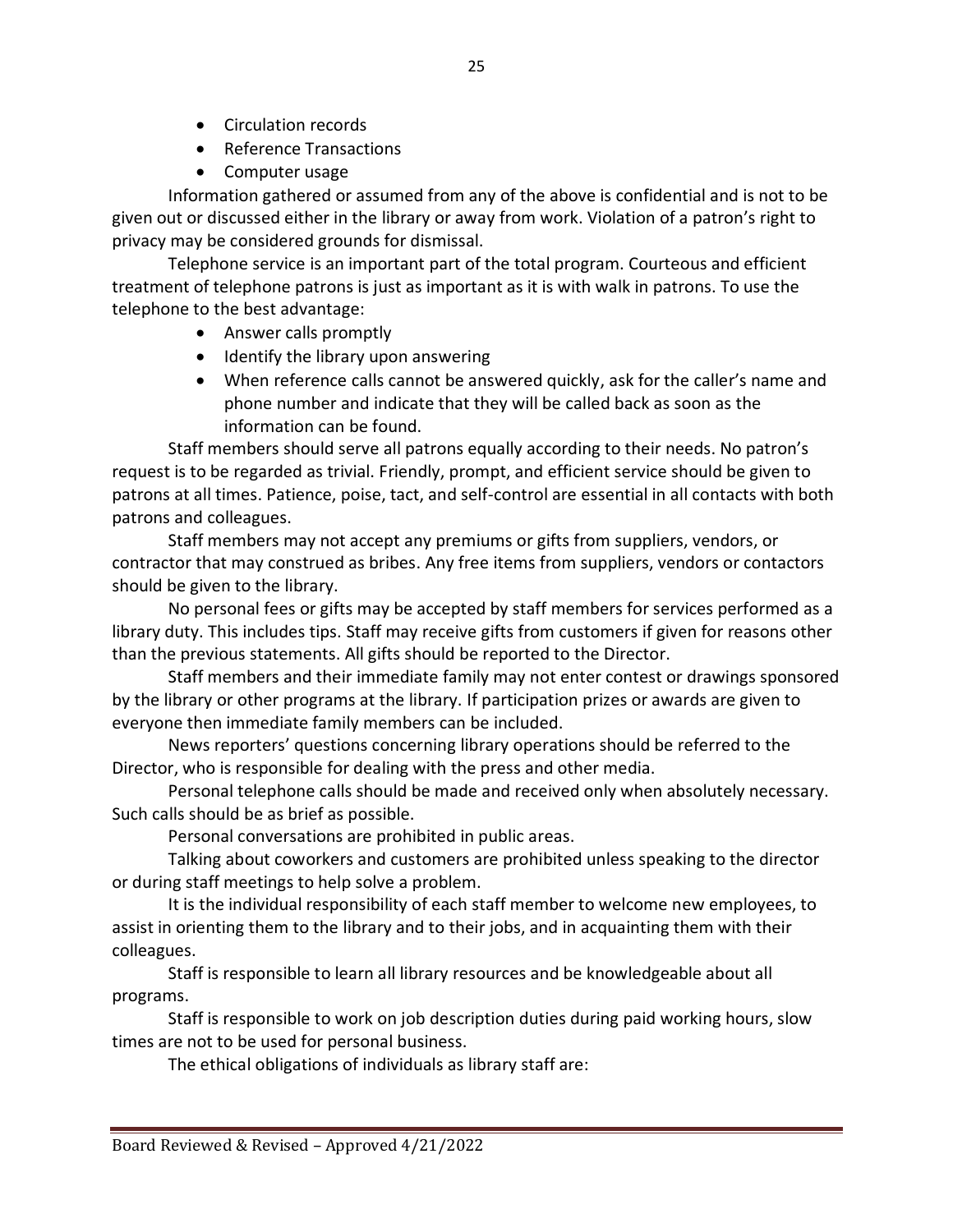- To maintain the principles of the ALA Library Bill of Rights and the Freedom to Read Statement.
- To learn and execute the policies of the library and to express, in a positive manner, any concern or objection with the policies, philosophy, or programs of the library.
- To maintain an objective and open attitude of understanding, courtesy, and concern for the patrons' needs.
- To protect the essential confidential relationship that exists between a library user and the library.
- To serve all patrons equally according to their needs.
- To make all resources and services of the library known and easily accessible to all current and potential users.
- To carry out those activities assigned under the policies of the library in a spirit of cooperation and teamwork.
- To avoid any possibility of personal financial gain at the expense of the library.
- To be cognizant of the obligations of employment and of what constitutes abuse of working conditions and benefits.
- To acknowledge the importance of the work done by all staff in all parts of the library program and maintain a sense of loyalty to, and cooperation with, fellow staff members.

# **Employee Social Media, Cell Phone and Staff Computers Policy**

# **Social Media**

The LaRue County Public Library recognizes that social media is regularly used as a form of communicating. The Library trusts and expects employees to exercise personal responsibility whenever they participate in social media. The Library has the right and duty to protect itself from the unauthorized disclosure of information and to protect its reputation as a business and employer.

"Social media" and related technology include, but are not limited to, video, or Wiki posts, social networking sites such as Facebook, Twitter, and YouTube, chat rooms, podcasts, discussion forums, personal blogs or other similar form of online journals not affiliated with the LaRue County Public Library.

Employees are responsible for protecting confidential and proprietary library information. Employees may not disclose any confidential or proprietary information on or about the Library, its customers, its affiliates, vendors, or suppliers, including, but not limited to business and financial information.

All forms of personal social media during work hours are not allowed.

# **Employee Cell Phone**

Cell phones shall not be used at circulation desk or public areas by staff members during working hours.

# **•** Staff Computers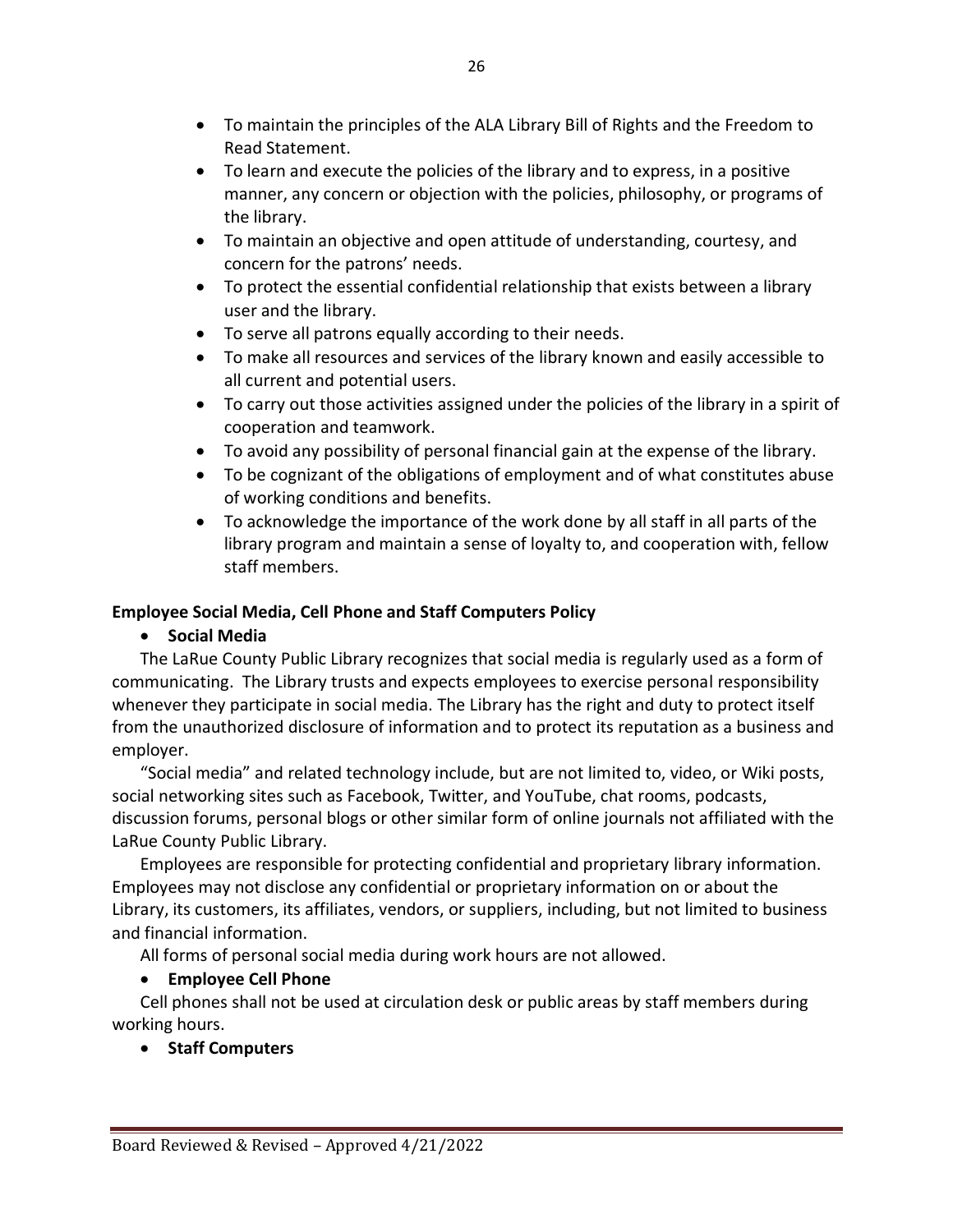Staff computers are to be used for library business. Personal business should be done only during breaks and not at the circulation desk. Circulation desk and check in computers should only be used for Atriuum and other library resources.

Violation of the policy may result in disciplinary action up to and including immediate termination. Discipline or termination will be determined based on the nature of the issue and other factors. The Library reserves the right to take legal action if deemed necessary to protect the Library, employees, customers, or any other affiliated individual or group.

#### **Drug-free Workplace Policy**

As required by the Drug-free Workplace Act of 1986 implemented at 34 CFR Part 85, Subpart F, for grant defined at 34 CFR Part 85, Sections 85.605 and 85.6:

The LaRue County Public Library will be a drug-free workplace.

Library employees shall not manufacture, distribute, dispenses, possess or use, on or in the workplace, alcohol or any narcotic drug, hallucinogenic drug, amphetamine, barbiturate, marijuana, or any other controlled substance as defined by federal regulations.

"Controlled substance" shall mean any substance or immediate precursor listed in Chapter 218A of the Kentucky Revised Statutes or any other substance which may be added by the Kentucky Cabinet for Human Resources under regulations pursuant to KRS 218.020.

"Workplace" shall mean the site for the performance of work done for the library district including any place where work on the library district program, project, or activity is performed, including, but not limited to, a library building or any library owned vehicle.

Employees who personally use a drug authorized by and administered in accordance with a prescription from a health professional shall not be considered in violation of this policy.

Any employee who violates the terms of the library district's drug-free and alcohol-free policies shall be terminated from employment. In addition, violations may result in notification of appropriate legal officials.

Appropriate legal officials will be called if patrons are suspected of breaking the drugfree rule.

Any employee convicted of a workplace violation of criminal drug statutes shall, within 5 working days, provide to the library Director or president of the board, notification of the conviction.

If the library currently has a federal grant, the proper agency will be informed of the employee's drug conviction with 10 days of being informed by the employee or otherwise receiving actual notice of such conviction.

Employers of convicted employees must provide notice, including position title, to : Director, Grants and Contracts Service, U.S. Department of Education, 400 Maryland Avenue, SW (Room 3124, GSA Regional Office Building 3 Washington, DC 20202-4571). Notice shall include the identification number of each affected grant.

Take action within 30 calendar days of receiving notice under subparagraph (a) (2), with respect to any employee so convicted.

Take appropriate personnel action against such an employee, up to and including termination, consistent with the requirements of the Rehabilitation Act of 1973, as amended,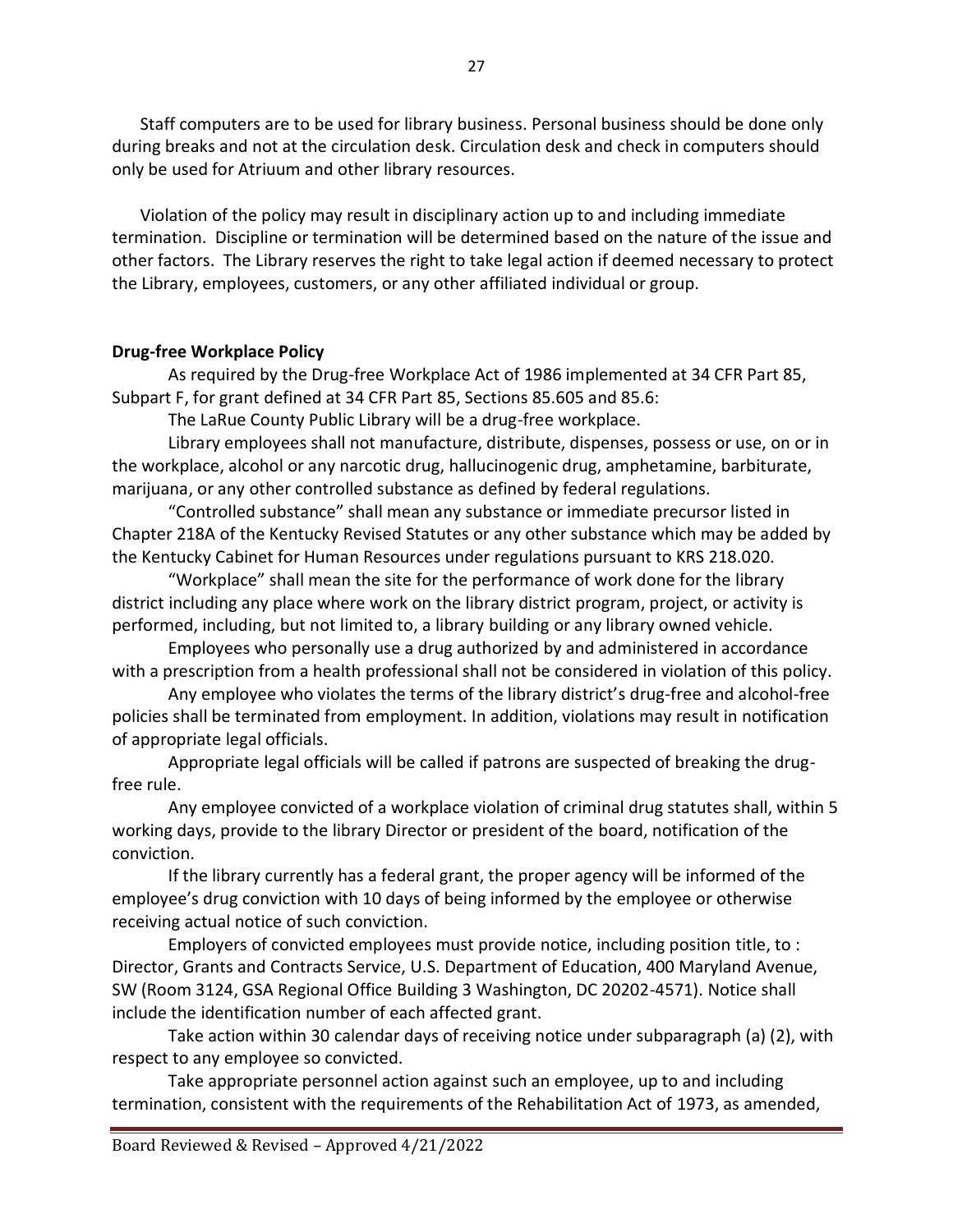or requiring such an employee to participate satisfactorily in a drug abuse assistance or rehabilitation program approved for such purposes by federal, state, or local health, law enforcement, or other appropriate agency.

The library will make a good faith effort to continue to maintain a drug-free workplace.

Each employee to be engaged in the performance of a grant must be given a copy of the Drug-Free Workplace Policy.

As an alternative to termination, the library director may choose that an employee who violates the terms of the library's drug-free/alcohol-free workplace policies shall satisfactorily participate in a board approved abuse assistance or rehabilitation plan. If an employee fails to satisfactorily participate in such a program, the employee may be suspended or terminated.

# **Smoking Policy**

In compliance with the Pro-Children Act of 1994 (20 U.S.C. 611), the library prohibits smoking within any indoor facility owned, leased, or contracted for and utilized to provide library services to children. This includes the interior of the Bookmobile.

No smoking, no tobacco use or vapor cigarettes are permitted anywhere in the library or on library property.

# **Sexual Harassment Policy**

All employees are responsible for assuring that the workplace is free from sexual harassment. Because of the library's strong disapproval of offensive or inappropriate sexual behavior at work, all employees must avoid any action or conduct which could be viewed as sexual harassment, including:

- Unwelcome sexual advances
- Requests for sexual acts or favors
- Granting or denying job benefits based on receptivity to sexual advance
- Other verbal or physical conduct of a sexually harassing nature that has the purpose or effect of unreasonably interfering with an individual's work performance or creating an intimidating hostile or offensive working environment

Any employee who has a complaint of sexual harassment at work by anyone, including supervisors, co-workers, or patrons must bring the problem to the attention of their supervisor, director, or the assistant director.

All complaints will be promptly and carefully investigated by the administration, and all employees as assured they will be free of any and all reprisal or retaliation from filing such complaints.

An administrative investigation will include interviews with all relevant persons including the complainant, the accused, and other potential witnesses. In determining whether alleged conduct constitutes sexual harassment, the record as a whole and the totality of the circumstances, such as the nature of sexual advances and the context in which the alleged incidents occurred will be examined. A determination of appropriate action will be made from the facts, on a case by case basis.

All employees should be aware that the privacy of the charging party and the person accused of sexual harassment will be kept strictly confidential.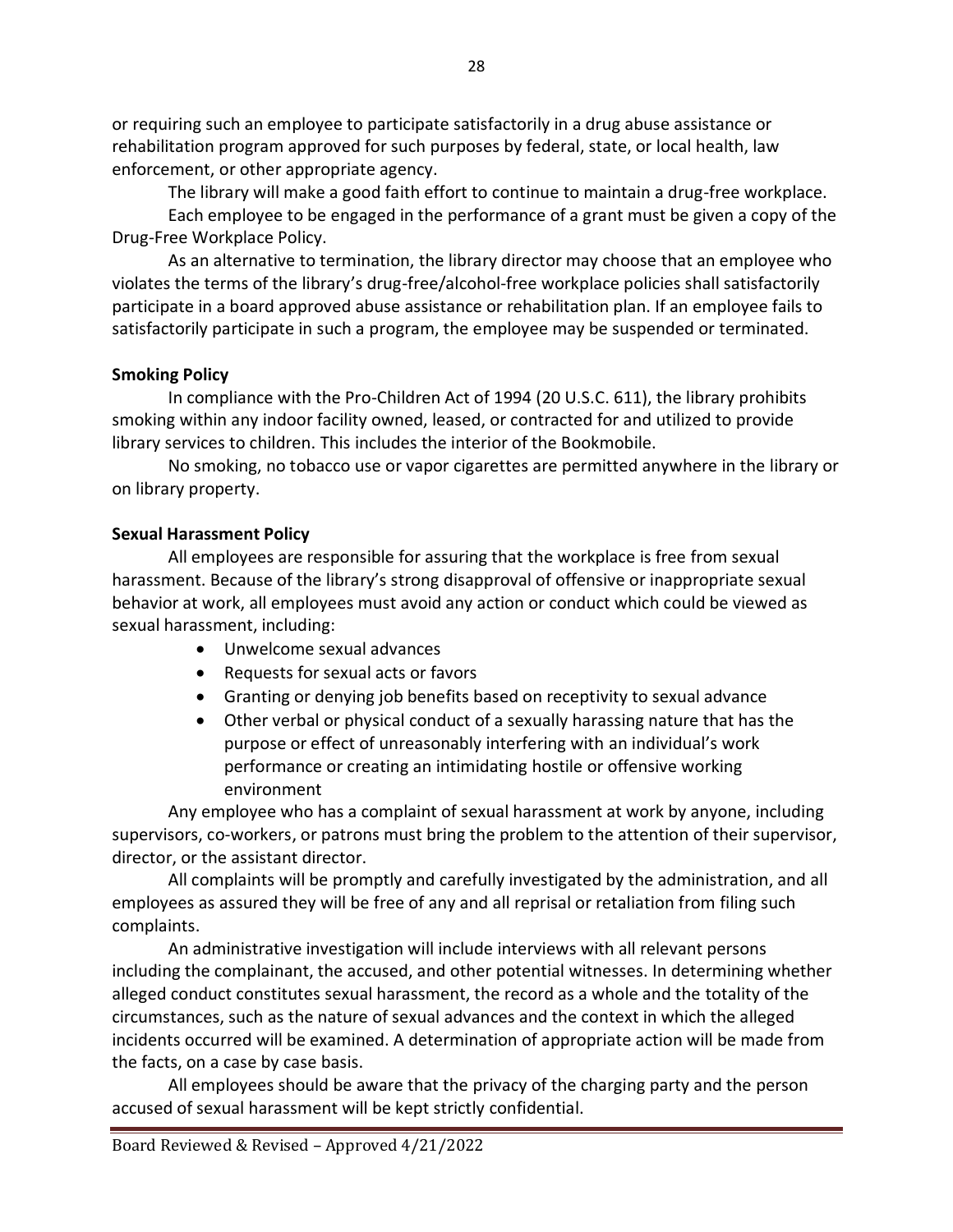The administration will review the finding with the complainant at the conclusion of its investigation. If the investigation reveals that the complaint appears to be valid, immediate and appropriate corrective action, up to an including discharge, will be taken to stop the harassment and prevent its reoccurrence. If the validity of the complaint cannot be determined, immediate and appropriate action will be taken to assure all parties are reacquainted with the sexual harassment policy and to avoid sexual harassment in the future.

Any finding can be appealed to the LaRue County Public Library Board of Trustees using the existing grievance policy.

If a complaint involves a member of the administration, then a written request should be made to the president of the board to establish a committee to investigate the complaint.

Prevention is the best tool for the elimination of sexual harassment. The library board and administration express strong disapproval of any acts that can be construed as an act of sexual harassment of any library employee or member or the public using the library. This includes inappropriate jokes, display of posters, etc.

#### **Development and Training of Staff**

All new staff members should read the LaRue County Public Library Employee Handbook.

New staff members will be given orientation in the general operation, in the mission of the library, and the Drug-free Workplace policy during the first few days of employment, as well as instructions in their own duties.

Staff will be encouraged to attend such workshops, seminars, conferences, classes, and other educational training opportunities as is appropriate to their jobs and as the budget will allow. Decisions will be made by the Director.

# **American with Disabilities**

In compliance with the Americans with Disabilities Act, the LaRue County Public Library does not discriminate against people with disabilities and will make reasonable accommodation for all employees and patrons with disabilities.

The Director shall be designated as the ADA coordinator. All complaints in regard to ADA violations shall be referred to the director. The Director shall make reasonable accommodations and advise the Board when such has been done. If the accommodation cannot be done or poses extreme financial considerations the Director shall advise the Board of such, with the reasons and estimates of cost.

# **Volunteers**

The Director is authorized by the board to accept volunteers by the same criteria as paid staff. Volunteers will be interviewed and if accepted be assigned to the most appropriate job/task for their particular skills or interests. Volunteers will be expected to adhere to the same standards of conduct, ethics, and commitment to the job as paid staff.

Volunteers will not be accepted if there is no suitable job match when skills, interest, location, and schedule are considered. If there is not a job available, the volunteer will be